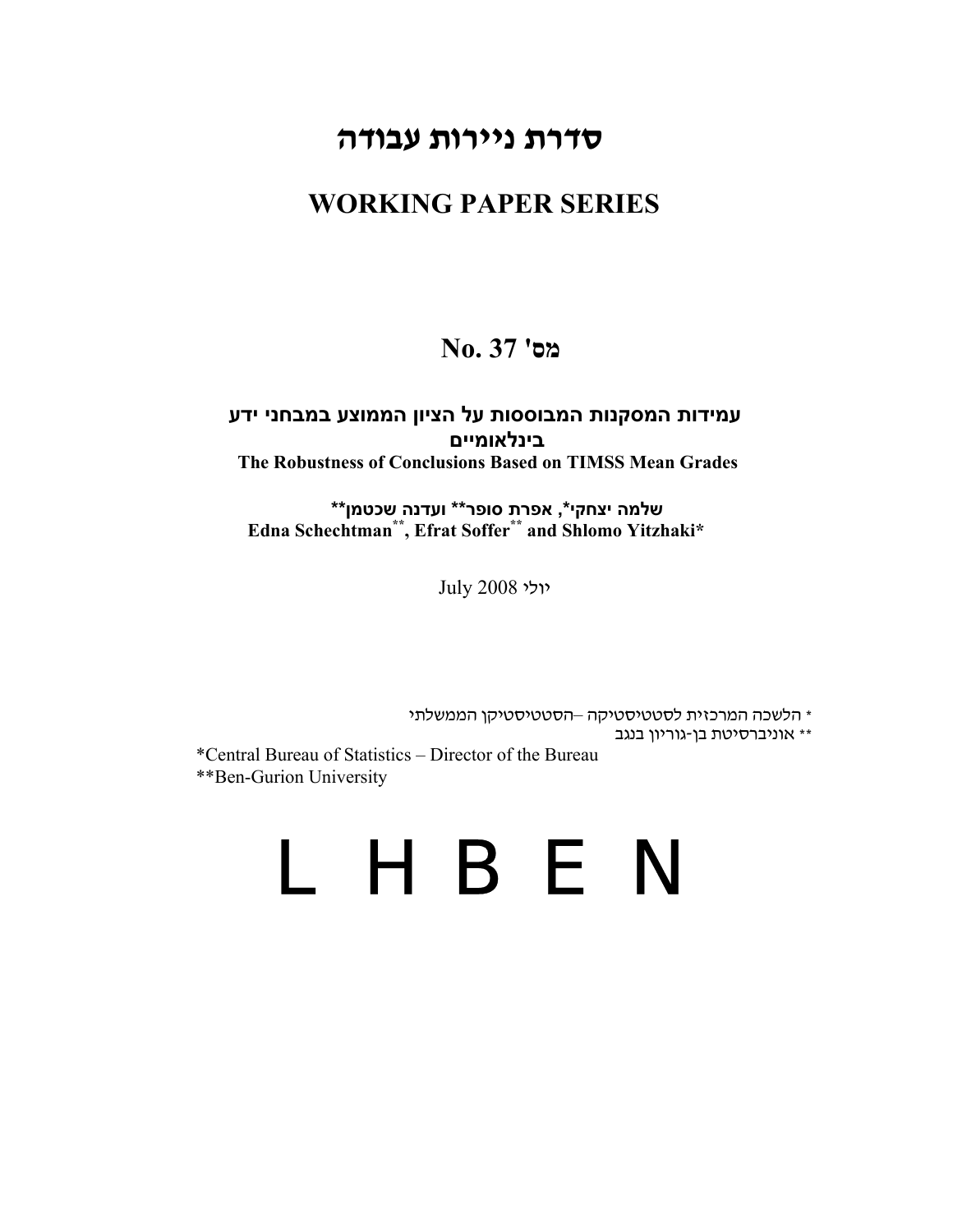**Published by the Central Bureau of Statistics, 66 Kanfe Nesharim St., Corner Bachi St., P.O.B 34525, Jerusalem 91342, Israel Tel. 972-2-6592666; Fax: 72-2-6521340 Internet Site: www.cbs.gov.il E-Mail: info@cbs.gov.il** 

*The Central Bureau of Statistics (CBS) encourages research based on CBS data. Publications of this research are not official publications of the CBS, and they have not undergone the review accorded official CBS publications. The opinions and conclusions expressed in these publications, including this one, are those of the authors and do not necessarily represent those of the CBS. Permission for republication in whole or part must be obtained from the authors.* 

66 Kanfey Nesharim, Corner Bachi St., P.O.B 34525, Jerusalem 91342, Israel, Phone: 972-2-6592666 Fax: 72-2-6521340  [E-Mail:](http://www.cbs.gov.il/) **[@info](http://www.cbs.gov.il/) [cbs](http://www.cbs.gov.il/) [.gov.](http://www.cbs.gov.il/) [il](http://www.cbs.gov.il/)**[www.cbs](http://www.cbs.gov.il/) [.gov.](http://www.cbs.gov.il/) [ilInternet Site:](http://www.cbs.gov.il/)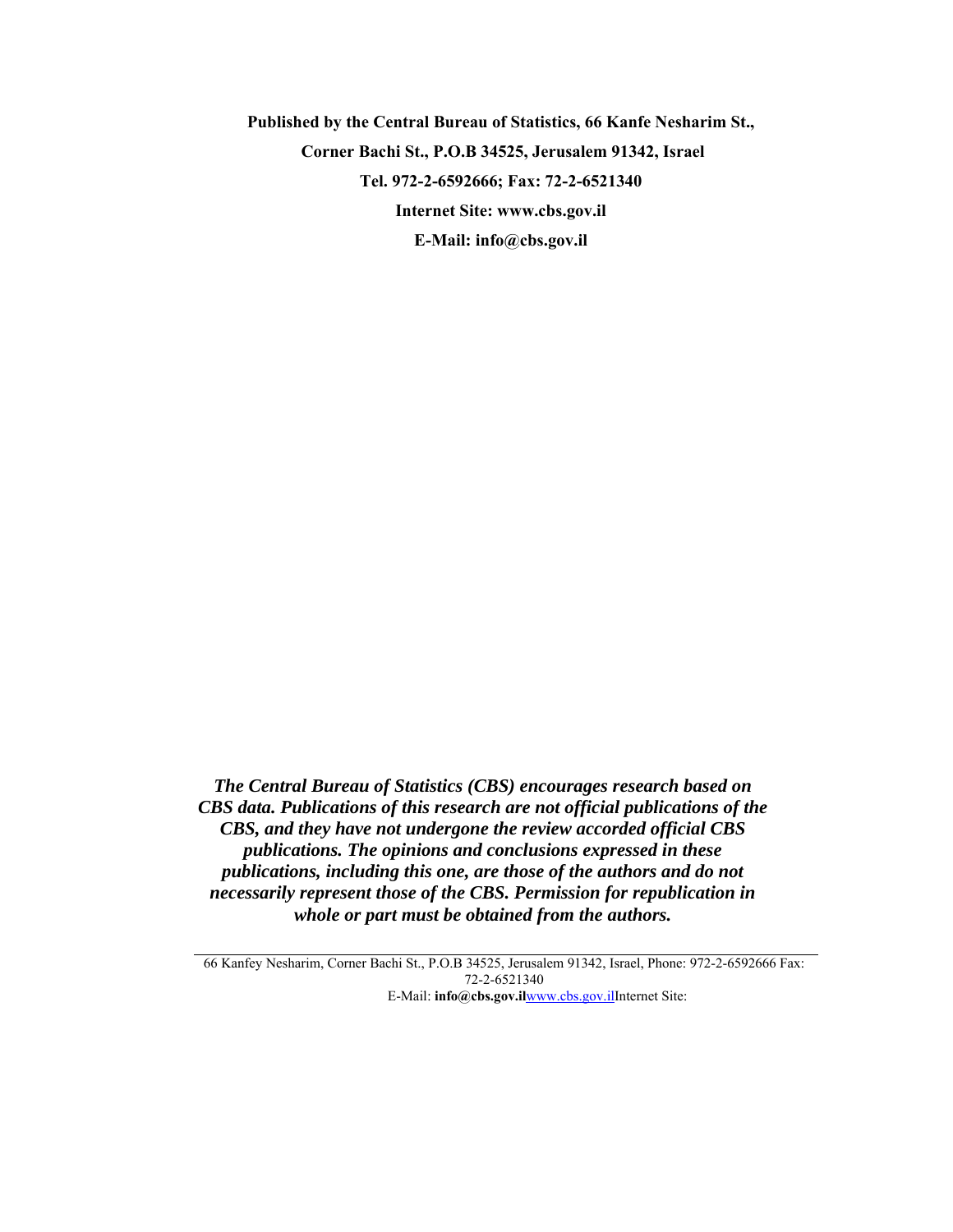## **Abstract**

Globalization and computerization enable the wide use of comparisons of average grades achieved in standardized exams by students from different nations and the rankings of the nations, based on the average grades of their students. The results are reported in front pages of newspapers. This paper suggests a method for examining the robustness of those results and illustrates it by analyzing the results of five countries reported in TIMSS. In more than sixty five percent of the comparisons examined it is found that there exists an alternative legitimate exam that will reverse the ranking of the countries.

## KEY WORDS**: Ability, Measurement, TIMSS**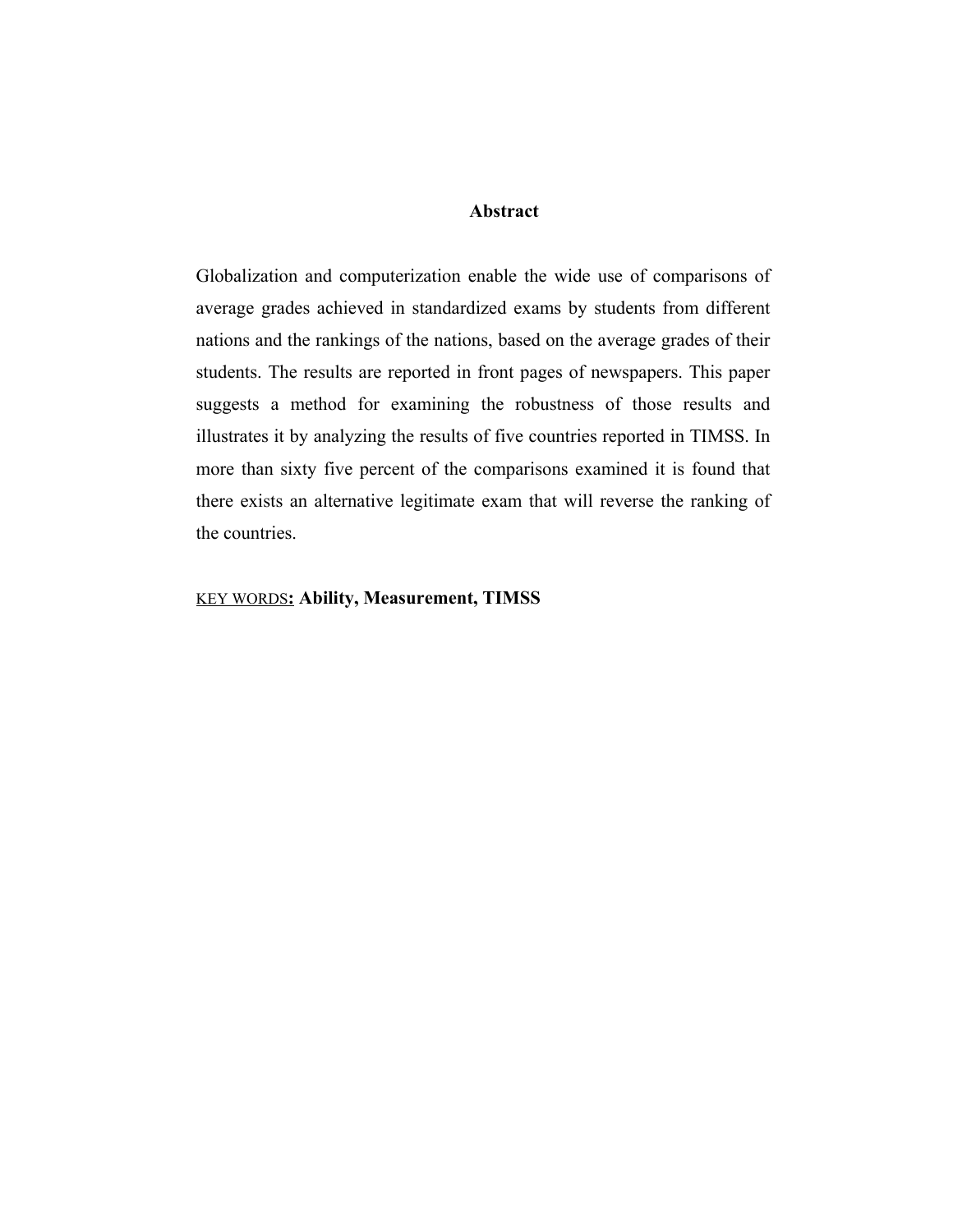## **1. Introduction**

There exists an ample of econometric evidence that links education and especially the quality of education to personal economic affluence and to economic growth. Robert Barro (2001) in a paper entitled "Human Capital and Growth" which also summarizes his book (1997) writes:

"Data on students' scores on internationally comparable examinations in science, mathematics and reading were used to measure the quality of schooling. Scores on science tests have a particularly strong positive relation with growth. Given the quality of education, as represented by the test scores, the quantity of schooling, measured by average years of attainment of adult males at the secondary and higher levels is still positively related to subsequent growth. However, the effect of school quality is quantitatively much more important." (AER, May 2001, pp-16-17).

As a result of this and other evidence, results of average test grades that present comparisons between countries, districts, schools, etc. are used for evaluation of different teaching methods, rewards for identifying better schools and evaluating different methods of teaching. Numerical results are viewed as hard evidence that is difficult to argue with. It shows the exact effect in a seemingly precise way. The aim of this paper is to present additional evidence that one should not accept average grades at face value, and it is important to distinguish between the way we treat average values of grades, even if they are derived from a valid exam, from the treatment of other quantitative variables such as the average income or average height.

There is a major difference that distinguishes between height and grades, which serves as the base for our argument. Height can be **directly** measured while ability is a latent variable. To measure ability  $-$  a questionnaire is composed and grades are determined as a monotonic increasing function of the number of correct answers. For a given distribution of abilities in the population, the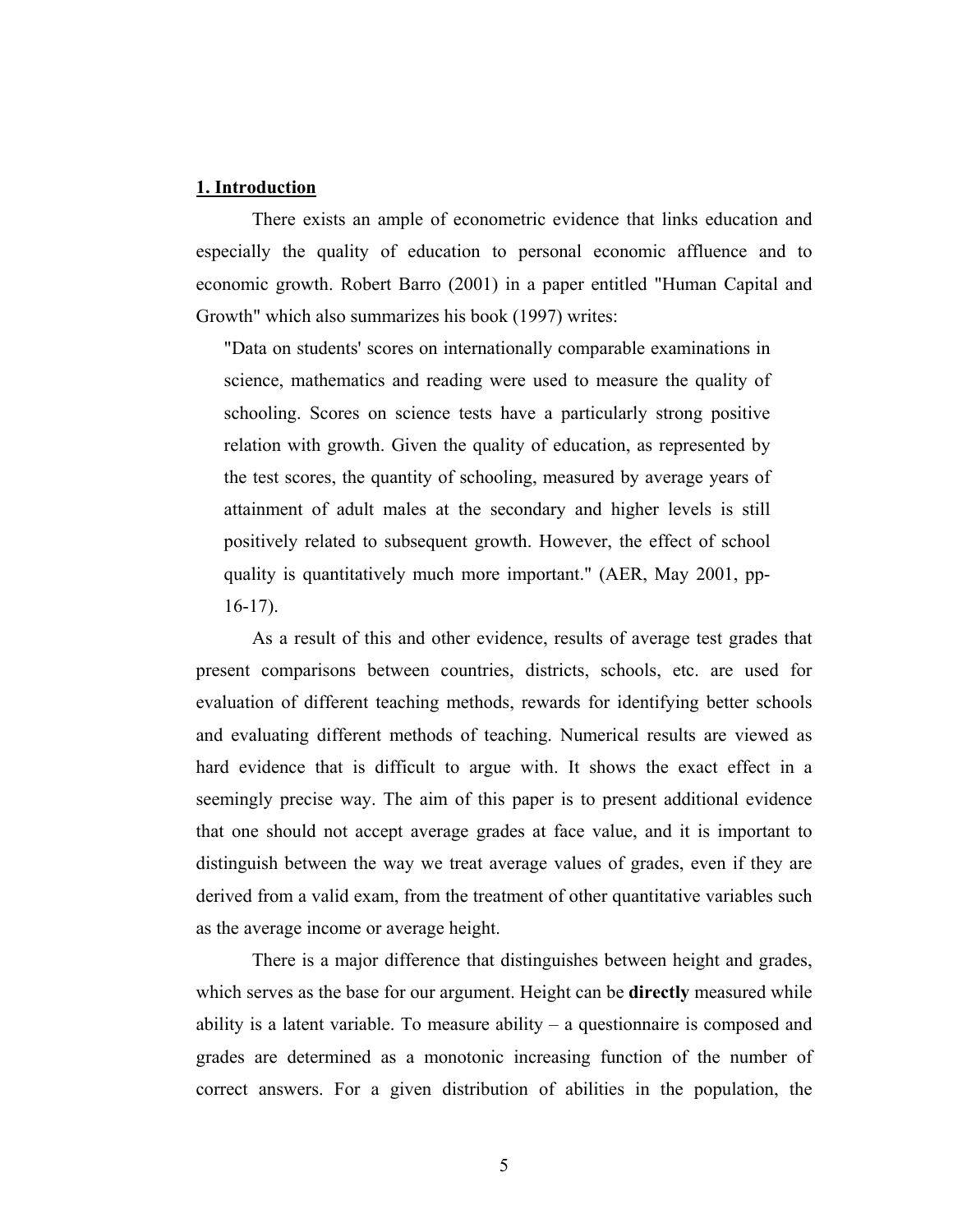difficulty distribution of the questions in the exam determines whether grade is a monotonic concave function or a monotonic convex function of ability. The type of function that connects between grades and ability cannot affect the ranking of individuals' abilities but it may affect the ranking of averages of grades among groups. The necessary and sufficient conditions for the existence of an alternative legitimate exam that can change the ranking of average grades are stated and proved in Yitzhaki and Eisenstaedt (2003). They were illustrated in Schechtman and Yitzhaki (2006) which dealt with comparisons of the success of ethnic and other groups in matriculation exams in mathematics in Israel. It shows that in about 40 percent of the cases examined, there exists an alternative exam that can reverse the ranking of the groups. This paper adds two dimensions to the earlier papers. It applies the methodology to the arena of the prestigious international testing and comparisons and more importantly, it adds empirical analysis and interpretation that enable one not only to determine that an alternative exam **exists** but also to characterize the alternative exam that can reverse the results. This adds an operational aspect to the methodology. The presentation is restricted to the analysis of average grades of five countries: Australia, Bulgaria, Israel, Romania and USA, using six different types of exams, taken from TIMSS, the Trends in International Mathematics and Science Study. The restriction to five countries is intended to simplify the illustration of the methodology without bombarding the reader with too many results. Of the 60 comparisons examined, 41 comparisons turned out to be inconclusive. That is, one can find an alternative test that will reverse the ranking of average grades of the groups. We note that because we illustrate our point using data from five countries only (already leading to sixty comparisons), the above summary figures should be taken as illustrative only. The main conclusion is that a careful examination of the results according to the suggested methodology is called for before reaching a conclusion concerning the ranking of the countries.

The structure of the paper is the following: In Section 2 we detail the methodology. Section 3 describes the data, while the main results are presented in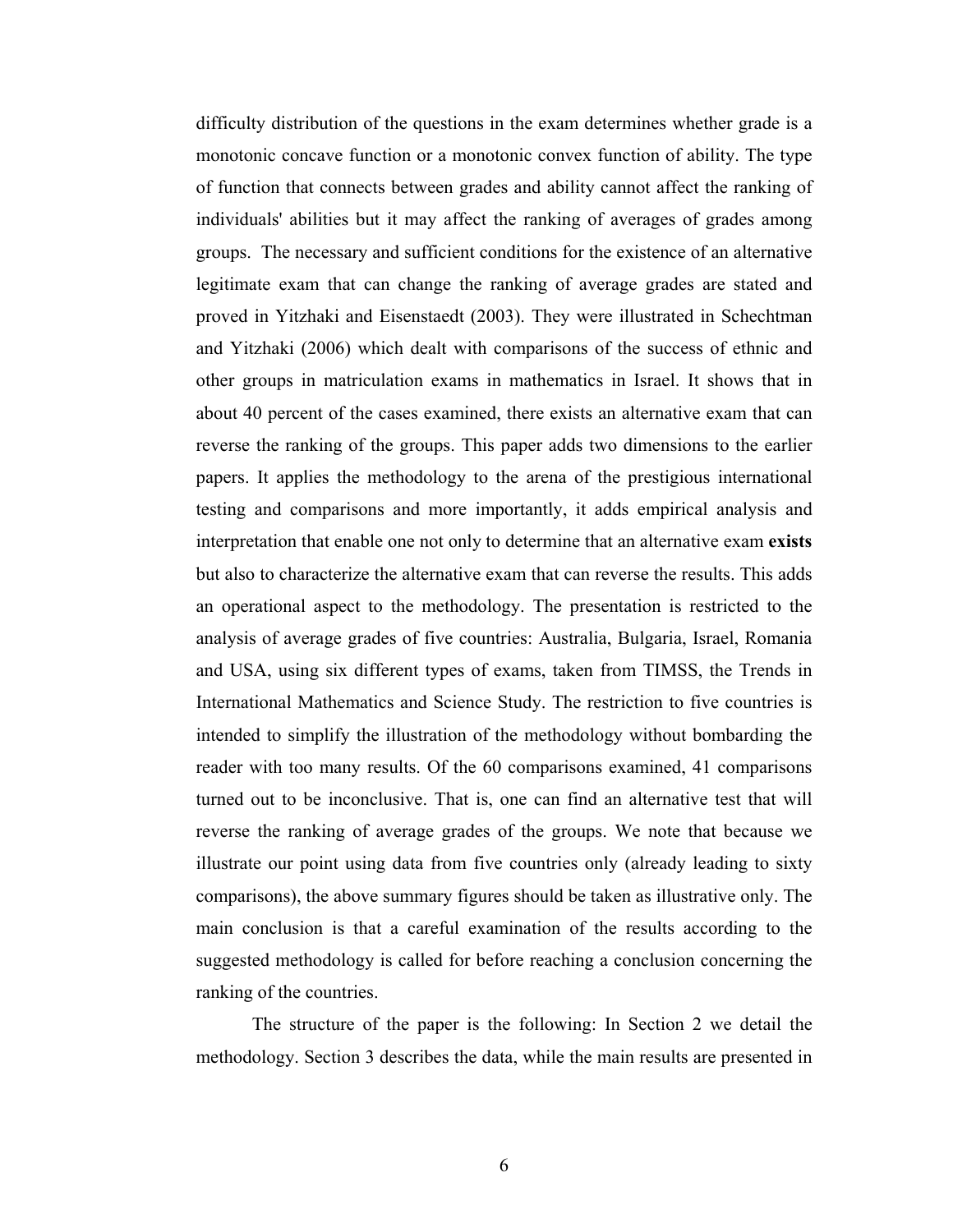Section 4. Section 5 offers conclusions and suggestions for further research that is called for.

#### **2. The methodology**

1

In this section we describe the theoretical arguments. Detailed mathematical proofs can be found in Yitzhaki and Eisenstaedt (2003). The theory is based on several underlying assumptions. First, it is assumed that ability, which is a latent variable, is one dimensional.<sup>[1](#page-5-0)</sup> As a result of this assumption the exam is a legitimate one for evaluating the ability of individuals. By a legitimate exam it is meant that if one individual has higher ability than another then the scores of the higher ability individual cannot be lower than the scores of the lower ability one. Second, it is assumed that there exists an increasing monotone relationship between performance (grade) and ability. We will use the term a legitimate exam whenever the capability of the exam to grade individuals according to onedimensional ability is not challenged. $2$ 

Formally, let the probability of a correct response for a given question (a "hit") be p(a, d), where *a* is the subject's ability and *d* is the difficulty of the task.<sup>3</sup> For convenience, we assume that both *a* and *d* are continuous. Neither *d* nor *a* are observed. The purpose of the questions is to rank the members of the population according to ability, where we assume that the more able the subject, the higher his probability of success (for a given *d*) and the harder the task, the lower the probabilityof success; formally,  $p$  is increasing in  $a$  and decreasing in  $d<sup>4</sup>$ . We assume

<span id="page-5-0"></span> $<sup>1</sup>$  A multi-dimensional ability is much more complicated to handle because it may make the grades</sup> sensitive to the different type of abilities. This problem is known in the literature as the Simpson's Paradox. (See Wainer, 1986a,1986b, 1994; Terwilliger and Schield , 2004). The Simpson's paradox does not apply to uni-dimensional ability.

<span id="page-5-1"></span> $2^2$  Real-life exams may include several legitimate exams, each one of the them converts onedimensional ability into grades.

<span id="page-5-2"></span><sup>3</sup> Lord (1980, p. 12) refers to this function as an *item response function*.

<span id="page-5-3"></span> <sup>4</sup> This assumption is known as the "monotonicity assumption." Additional assumptions that could be imposed on equation (1) below are local independence and local homogeneity (see Ellis and Wollenberg, 1993), but these additions are not relevant to our main argument.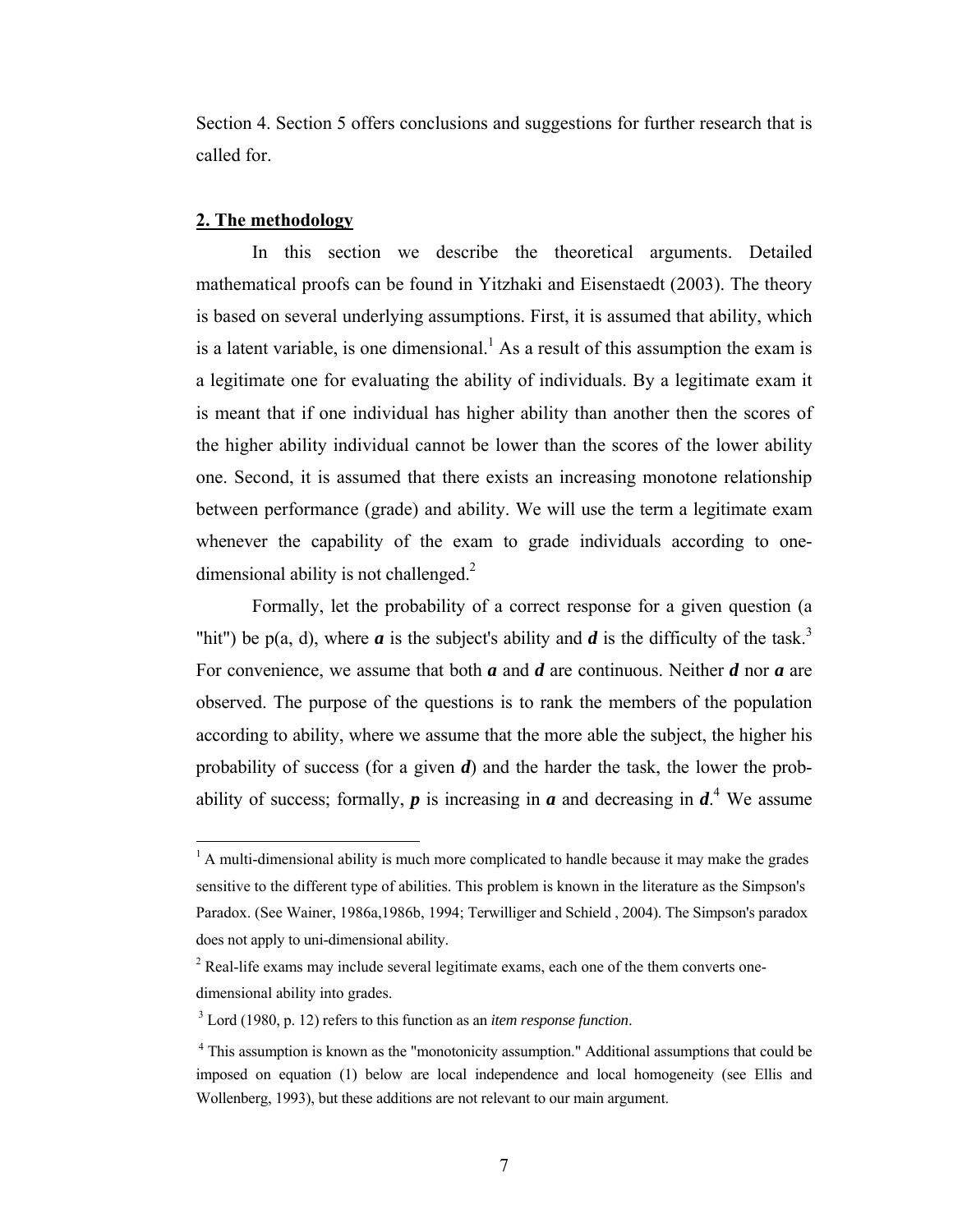that the grade of a subject with ability  $\boldsymbol{a}$  on a test of difficulty  $\boldsymbol{d}$  is also affected by "white noise" errors, that is:

(1) 
$$
g(a,d) = p(a, d) + e
$$

where  $g$  is the observed grade,  $p(a,d)$  is the expected grade, and  $e$  is a white noise error with mean zero (with respect to ability and with respect to *d*), and with the regular assumptions that the errors are not correlated with ability or with *d*. Note that item-response models assume that the difficulty is fixed, and hence look at models of the type: grade  $= h(a) + e$ . We deal with a more general situation, where the grade is a function of the ability as well as the difficulty distribution of the questions, *d*.

As the investigator is the one who sets up the test, which is composed of several questions, he also controls its difficulty distribution (intentionally or unintentionally). The score (and the probability of success) in a test with n questions, administered to a subject with ability *a*, is:

(2) 
$$
S(a,d) = \frac{1}{n} \sum_{i=1}^{n} g(a,d_i),
$$

(*d* is a vector whose components are  $d_i$ ). Equation (2) states that a subject's observed grade is the average of n random variables which represent the grades on the individual items of the exam. However, these random variables are not statistically independent — they are all affected by  $a$ , the subject's ability. S(a, d) is a random variable which represents the score of an individual with ability *a* in a test with difficulty *d*. In constructing an exam it is assumed that, as a rule, tests are constructed in accordance with certain accepted rules-of-thumb which serve to ensure that components will have discriminatory power without being redundant. It therefore follows that any attempt to re-structure a test will have to abide by similar rules. In the case of TIMSS the policy concerning the difficulty distribution is stated on the website. It says:

"Items are reviewed by an international Science and Mathematics Item Review Committee and field-tested in most of the participating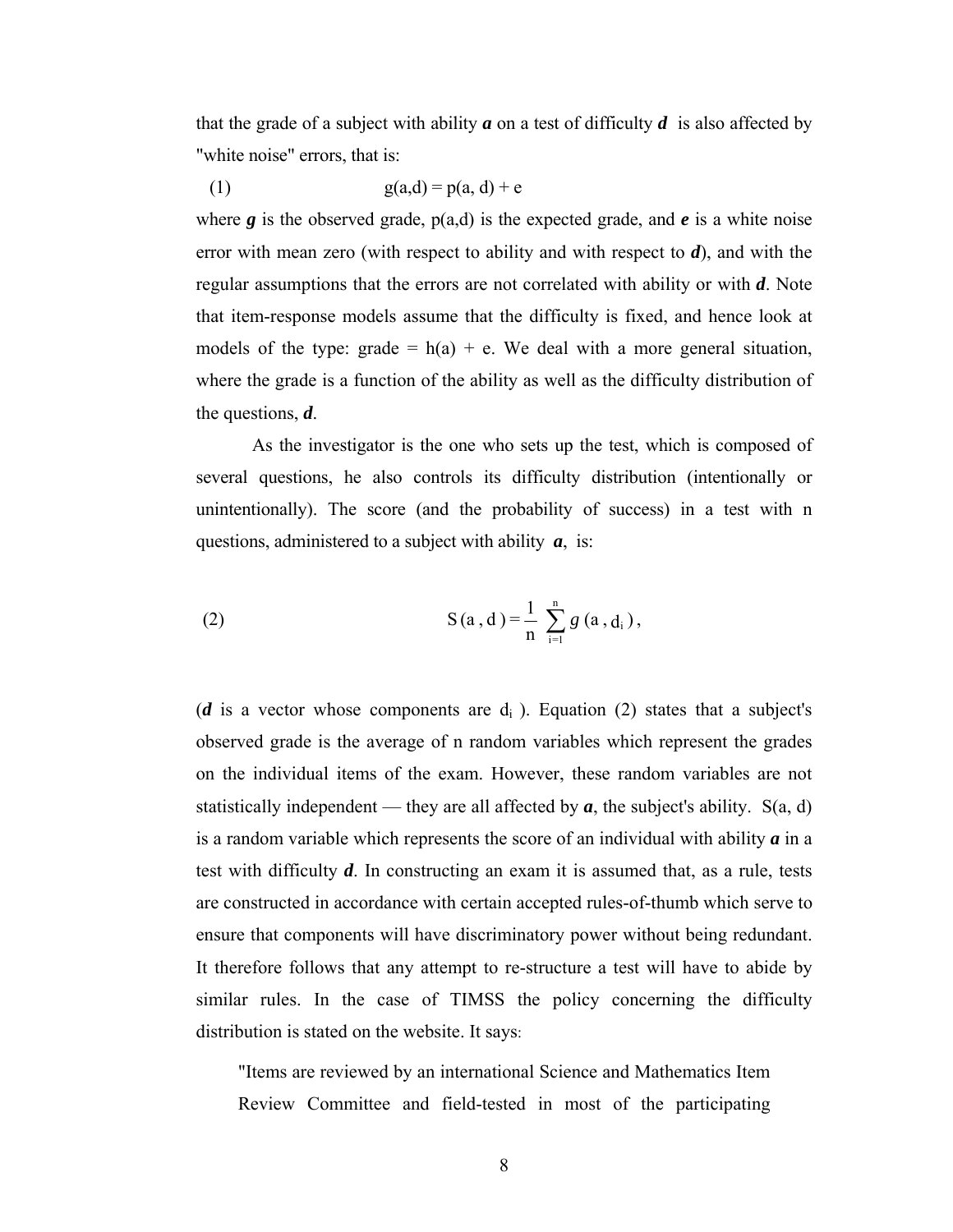countries. Results from the field test are used to evaluate item difficulty, how well items discriminate between high- and lowperforming students, the effectiveness of distracters in multiple-choice items, scoring suitability and reliability for constructed-response items, and evidence of bias towards or against individual countries or in favor of boys or girls. As a result of this review, replacement items are selected for inclusion in the assessment."

As was stated above, we define a legitimate test as a test composed of questions with different difficulties which follows the above mentioned rules, so that the probability of answering each question is a non-decreasing function of the ability, *a*. In other words, a test is meant to be legitimate if its capability of ranking individuals according to their ability is not challenged.

The full characterization of the probability of scoring a hit requires additional assumptions on the interaction between ability and difficulty: does an increase in ability have a greater (smaller) effect on the probability of scoring hits as the task grows more difficult? Since we do not know the answer, and wish to keep the presentation as simple as possible, the following functional form is assumed: $5$ 

(3) 
$$
g(a, d) = p(a,d) + e = h(x) + e = h(a-d) + e
$$

 $\overline{a}$ 

where  $x = a - d$  measures the difficulty of a task for a subject whose ability is  $a$ , and conversely, the ability of a subject to correctly answer a question of difficulty *d*. The assumption we make is that the derivative obeys  $h'(t) > 0$ , which means that the harder the task, the lower the probability of scoring a hit, and that the higher

<span id="page-7-0"></span> $<sup>5</sup>$  This assumption is typical to many models that assume unidimensionality of the response function</sup> (see Ellis and Wollenberg, 1993; Rasch, 1966; and Brogden, 1977). However, our main argument is still valid even if a general function p(a,d) is assumed.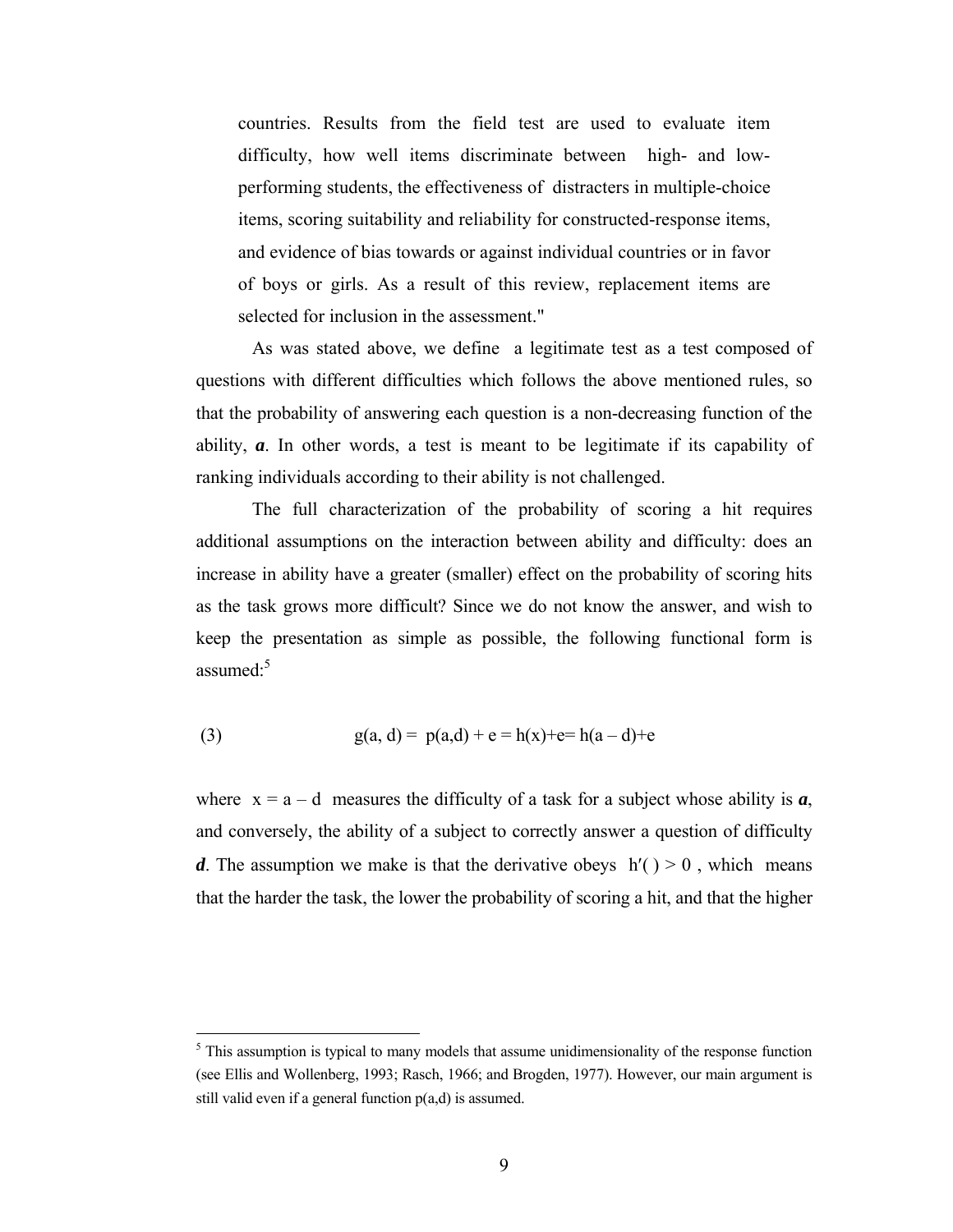the subject's ability, the better his chances of scoring a hit. Finally, we assume that there exist  $x_{max}$  and  $x_{min}$  such that:<sup>[6](#page-8-0)</sup>

(4) 
$$
h(x) = 0 \text{ for } x \leq x_{\min} \text{ and } h(x) = 1 \text{ for } x \geq x_{\max}.
$$

Assumption (4) means that one can always compose a question that no one will ever answer correctly, and another that will always be answered correctly. This assumption eliminates the possibility of the probability of success being a constant that is independent of the task's difficulty.

It is worth noting that although the problem of ranking groups versus ranking individuals is presented in a stochastic model (i.e., an Item Response Theory model, (Lord, 1980)), the basic problem — being able to affect the ranking of groups — may exist even in a deterministic model in which  $h(x) = 0$  for  $z > x$ and  $h(x) = 1$  for  $z \le x$  for some z. Clearly, the stochastic case is the common one. Therefore, we concentrate on the stochastic case.

The objective of this paper is to show that in some cases there **exists** another legitimate test that will result in different ranking of groups' averages. We intend to show that in the case of a test that examines one attribute, ranking groups differs from ranking individuals; the latter is not sensitive to the test's difficulty distribution. On the other hand, the ranking of groups may, under certain circumstances, be sensitive to the test's difficulty distribution, and hence can be affected by the difficulty distribution of the questions in the questionnaire, d. The aim of this section is to identify such cases. The identification of such cases sheds some light on the robustness of the ranking reported by the exam. An additional outcome is that it tells us where along the ability distribution is the strength (or the weakness) of one group with respect to the other, so that it can direct countries about the strategies that can help them pass other countries. We emphasize that we **do not** intend to imply that the TIMSS developers may not be doing a good job in

1

<span id="page-8-0"></span><sup>&</sup>lt;sup>6</sup> These are assumptions of convenience; the conclusions reached here are not affected by allowing a "guessing parameter" to affect the item response function (see Lord, 1980, p. 12).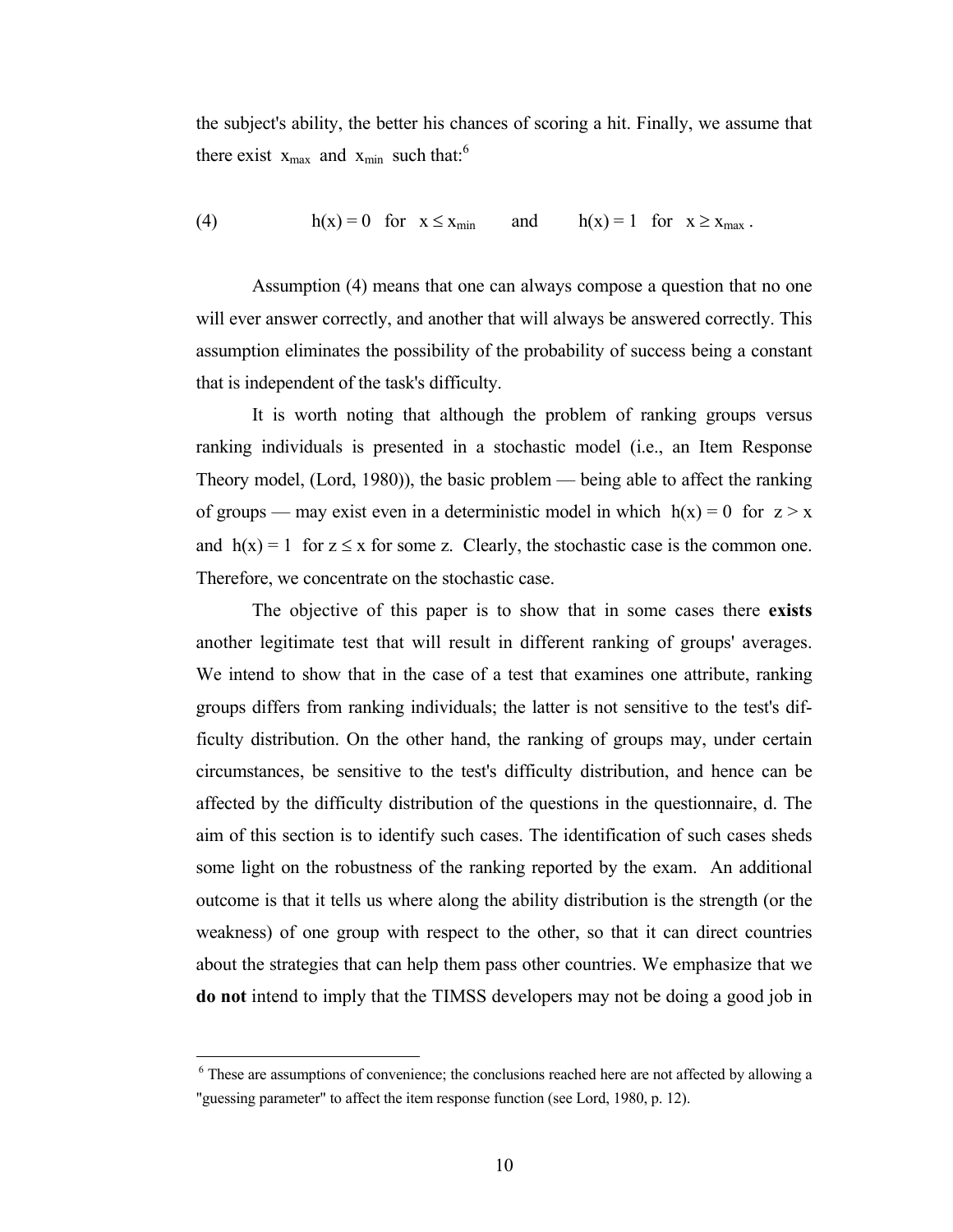item analyses, thus some countries maybe artificially better than others. We only challenge the robustness of ranking, based on means.

The first proposition summarizes the conclusion for the trivial case of ranking individuals.

**PROPOSITION 1 (**Yitzhaki, S. and M. Eisenstaedt (2003), adjusted for the nondeterministic case).

Individuals' ranking within a group cannot be altered by changing d.

*Proof:* Let two individuals have abilities  $a_1 > a_2$ . We will show that  $E\{S(a_1, d)\}$  $E\{S(a_2, d)\}\$  for all d. According to equation (1),

QED

$$
E\{S(a_1, d)\} - E\{S(a_2, d)\} = \frac{1}{n} \sum [h(a_1 - d_i) - h(a_2 - d_i)] > 0.
$$

The non-negativity of the terms in the square brackets is obtained from the assumption that  $h'( ) > 0$ .

Group ranking, being more complex, needs an example. Take two groups of equal size, "blues" and "greens", where  $a_1^b \le a_2^b \le ... \le a_m^b$  and  $a_1^g \le a_2^g \le ... \le a_m^g$ denote blues' and greens' abilities, respectively. Denote the cumulative distribution function of group b at ability a by  $F_b(a) = \frac{1}{a} \sum I(a_i^b)$ m  $F_b(a) = \frac{1}{n} \sum I(a_i^b)$ , where  $I(a_i^b)$  is 1 when  $a_i^b$ is less than or equal to a and zero otherwise. That is,  $F_b(a)$  is the proportion of subjects of group b with abilities less than or equal to a. Because F() is unobservable, we will use the empirical cumulative distribution function instead, that is  $F_b(S) = F_b(S(a, d)) = \frac{1}{m} \sum I(S_i)$ . Clearly,  $F(S)$  is a function of the abilities in the group, and the difficulty distribution of the exam. The ranking of the groups is determined by the difference in average scores achieved in the test, as follows:

(5) 
$$
E{\{\Delta R\}} = \sum_{j=1}^{m} [E{S(a_j^b, d)} - E{S(a_j^g, d)}].
$$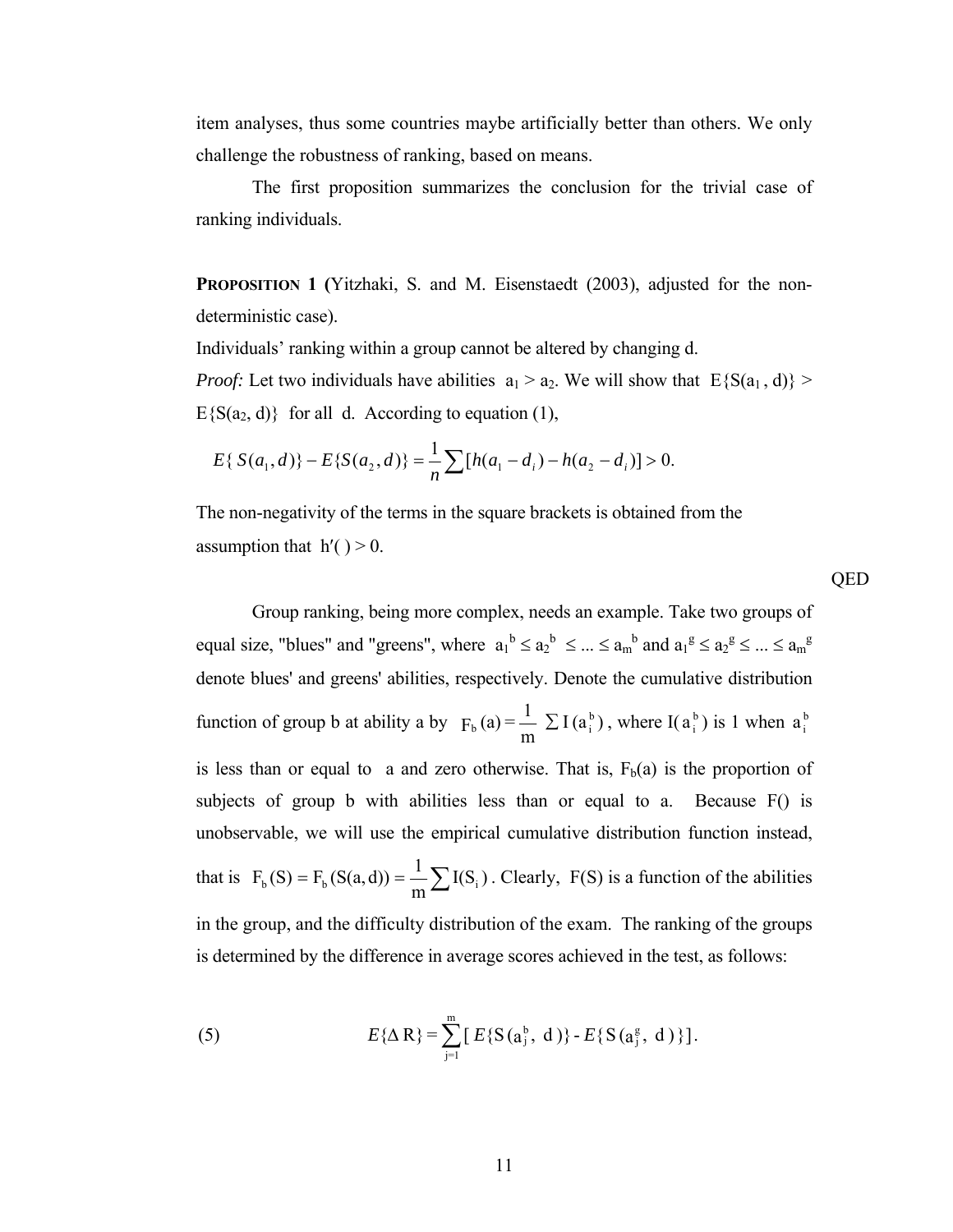Can the sign of  $E{ΔR}$  be changed by changing d?

## **PROPOSITION 2**

Assuming that (5) is used to rank groups, and that equations (2) and (3) hold, then a necessary and sufficient condition for the impossibility of changing the sign of E{ $\Delta$ R} by an alternative selection of the vector d is that F<sub>b</sub>(a) and F<sub>g</sub>(a) do not intersect.

*Proof:* Begin with a test in which all questions are equally difficult,  $d_1 = d_2 = ...$  $d_n = d_c$ . In this case, it suffices to prove the proposition with a test composed of one question.

Suppose the distributions intersect only once, at  $a_0$  That is,  $F_g(a) > F_b(a)$ for  $a \le a_0$  and  $F_g(a) \le F_b(a)$  for  $a > a_0$ . If so, one can choose  $d_c$  such that  $a_0 - d_c$  $x_{max}$ . Now, all the subjects whose  $a \ge x_{max} + d_c$  will score a hit with probability one, and since  $1 - F_g(x_{min} + d_c) < 1 - F_b(x_{min} + d_c)$  there will be fewer greens than blues among them. As for the rest, since  $F_g(a) > F_b(a)$ , the blue with the poorest ability has better chances of scoring a hit than does the green with the poorest ability, the blue second in rank is more likely to score a hit than is the green second in rank, and so on. Blues will therefore perform better than greens in this test.

To change the groups' ranking it suffices to choose  $d_c$  such that  $a_0 - d_c$  $x_{min}$ . Now, only  $1 - F_g(x_{min} + d_c) > 1 - F_b(x_{min} + d_c)$  will score a hit. Scanning from best to worst: the best green has a higher probability of scoring a hit than the best blue, the second-best green has a better chance than the second-best blue, and so on. This proves that if the distributions of two groups intersect, one can switch their rankings. If the distributions do not intersect, then for any  $d_c$  chosen by the investigator, if the lowest ranking member of one group has a higher (lower) chance of scoring a hit than does the lowest ranking member of the other group, then the same can be said of the rest of the population.

QED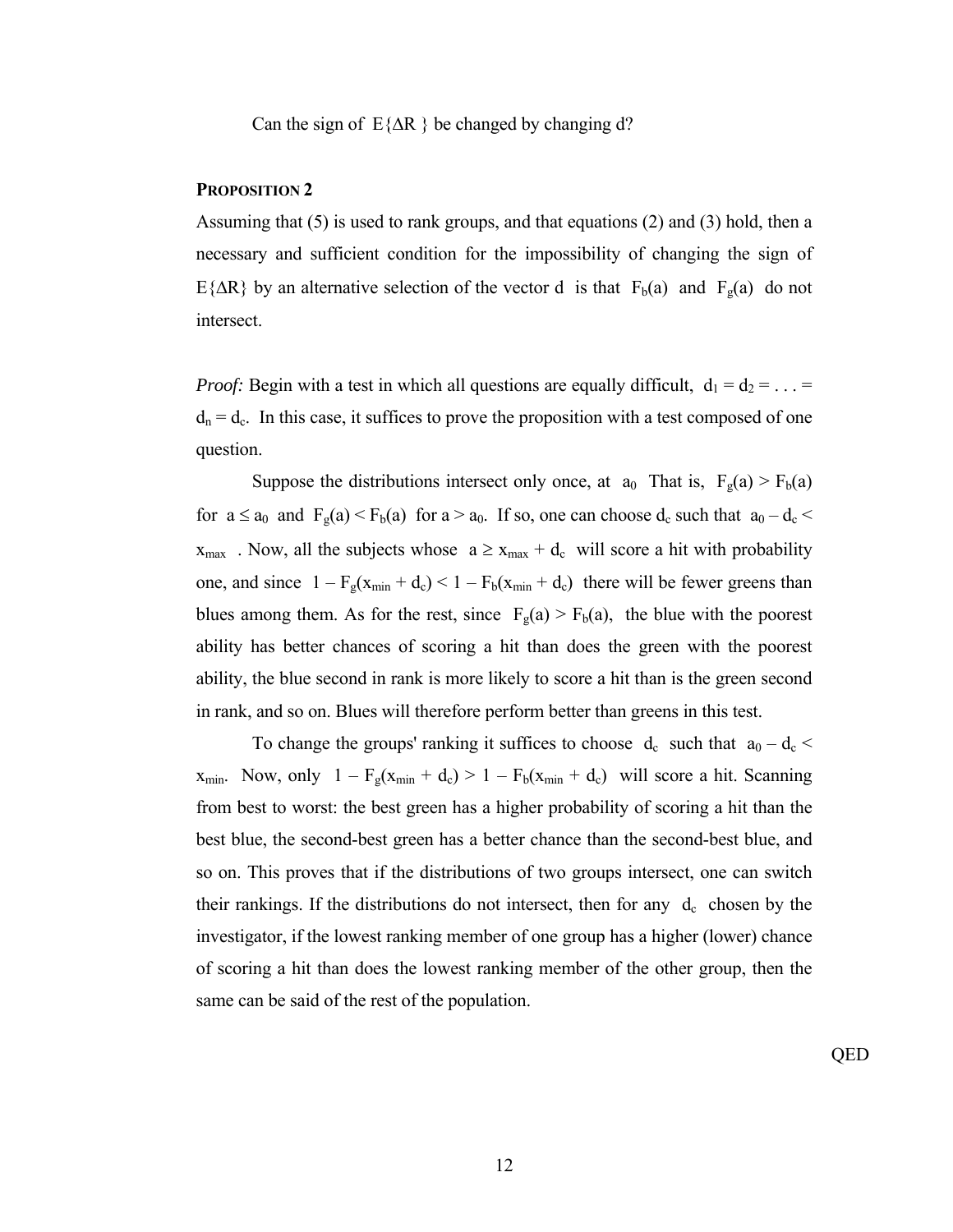Note that the conditions as stated in proposition 2 are quite common. If the unobserved ability distributions are assumed to be normal, it is sufficient for the variances of the two groups to differ to cause an intersection of the ability distributions. This means that assuming normal distributions of abilities means that when the variances are not equal, then the examiner can cause rank reversal of average scores of groups simply by changing the difficulty distribution. This property holds regardless of the values of the expected abilities in the groups (i.e., the means of the normal distributions). However, the difficulty of finding the alternative test that can reverse the order of the mean scores of the groups is a function of the difference in expected abilities. To see this, note that the density function of the normal distribution with the higher variance intersects the one with the lower variance twice. This implies that the higher variance distribution has a higher proportion of both excellent and bad students.<sup>7</sup> Hence, by an appropriate choice of difficulty distribution the examiner can affect the ranking of the means.

The condition of non-intersecting distributions is identical to the condition that the groups can be stochastically ordered (Lehmann, 1955; Spencer, 1983a,b), or, to use the term used in economics, that the distributions can be ranked according to First Degree Stochastic Dominance criterion  $(FSD)$ .<sup>8</sup> The intuitive explanation to this result is the following: the difficulty distribution of the exam determines the function h as a function of a. In a range of abilities with no question to distinguish between the examinees,  $\frac{\partial h}{\partial t} = 0$ ∂ ∂ *a*  $h = 0$ , and the greater the number of questions with the

1

<span id="page-11-0"></span> $<sup>7</sup>$  If the cumulative distributions intersect once, then the density functions intersect twice.</sup>

<span id="page-11-1"></span><sup>&</sup>lt;sup>8</sup> The first-degree stochastic dominance (FSD) criterion states the following: assume two distributions,  $F_b(a)$  and  $F_c(a)$ , and let S(a) be any function with S'()  $\geq 0$ . Then  $E_b$ {S(a)}  $\geq$  $E_g{S(a)}$ , where  $E_b$  is the expected value for all functions S() if and only if  $F_g(a) \ge F_b(a)$  for all a. See, among others, Copeland and Weston (1983), pp. 92–93; Huang and Litzenberger (1988), pp. 40–43; Saposnik (1981). Levy (2006) offers a comprehensive survey.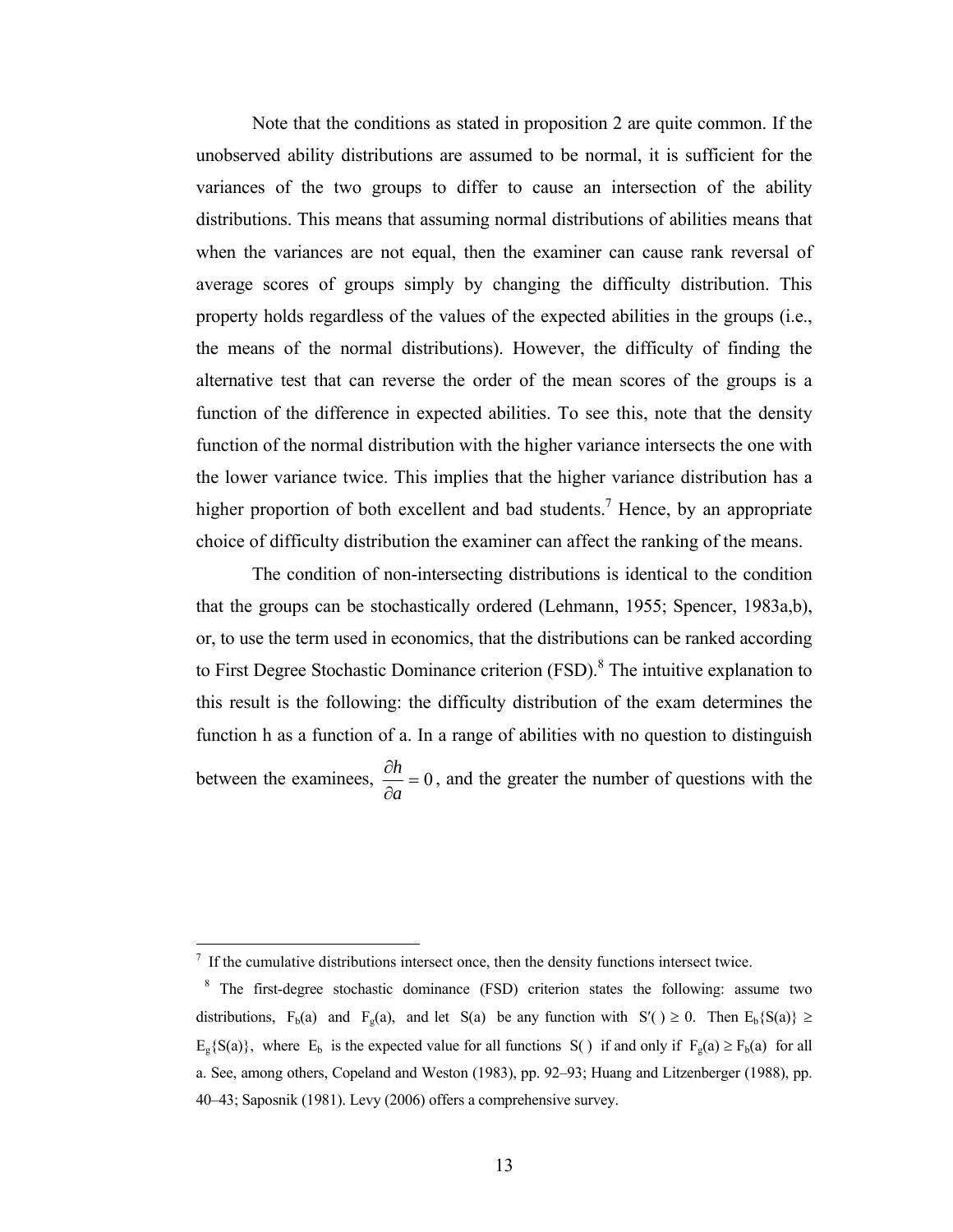same difficulty, the greater *a h* ∂  $\frac{\partial h}{\partial \mathbf{r}}$ . Hence, by selecting the difficulty distribution the ∂

examiner selects the function h(a) from the set of functions h(), with  $\frac{cn}{2} \ge 0$ ∂ *a*  $h \geq 0.9$  $h \geq 0.9$ 

The proof of Proposition 2 relies on three assumptions: (i) the groups are equal in size, (ii) the test consists of one question, and (iii) the distributions intersect only once. The proposition can easily be extended without these assumptions.

An important property of Proposition 2 which will come into play later is that whether or not the distributions intersect does not depend on d. This is so because the subject's ranking is not sensitive to the test's difficulty distribution (see proof of Proposition 1). Since the cumulative distribution results from the individuals' ranking, changing the difficulty distribution cannot change the order in which the cumulative distributions are ranked. However, for a test to reveal more than gross clumping of performance levels, it is important that the empirical cumulative distributions be strictly increasing; a test that is too easy or too difficult may obscure finer degrees of differentiation in the subjects' abilities.

The similarity between the conditions of means' score reversal and First order Stochastic Dominance (FSD) rules enables us to borrow additional results from FSD. As is well known from the theory of stochastic dominance, the method results in a partial order among the distributions . That is, whenever one compares two groups, there are three possible outcomes: either one group dominates the other, or that it is impossible to find dominance. Similar cases should hold in comparing group averages. Our purpose is to identify the cases where it is impossible to rank the groups.

<span id="page-12-0"></span><sup>&</sup>lt;sup>9</sup> This description holds for a questionnaire with an infinite number of questions. In a questionnaire with a given number of questions, the examiner selects a restricted function.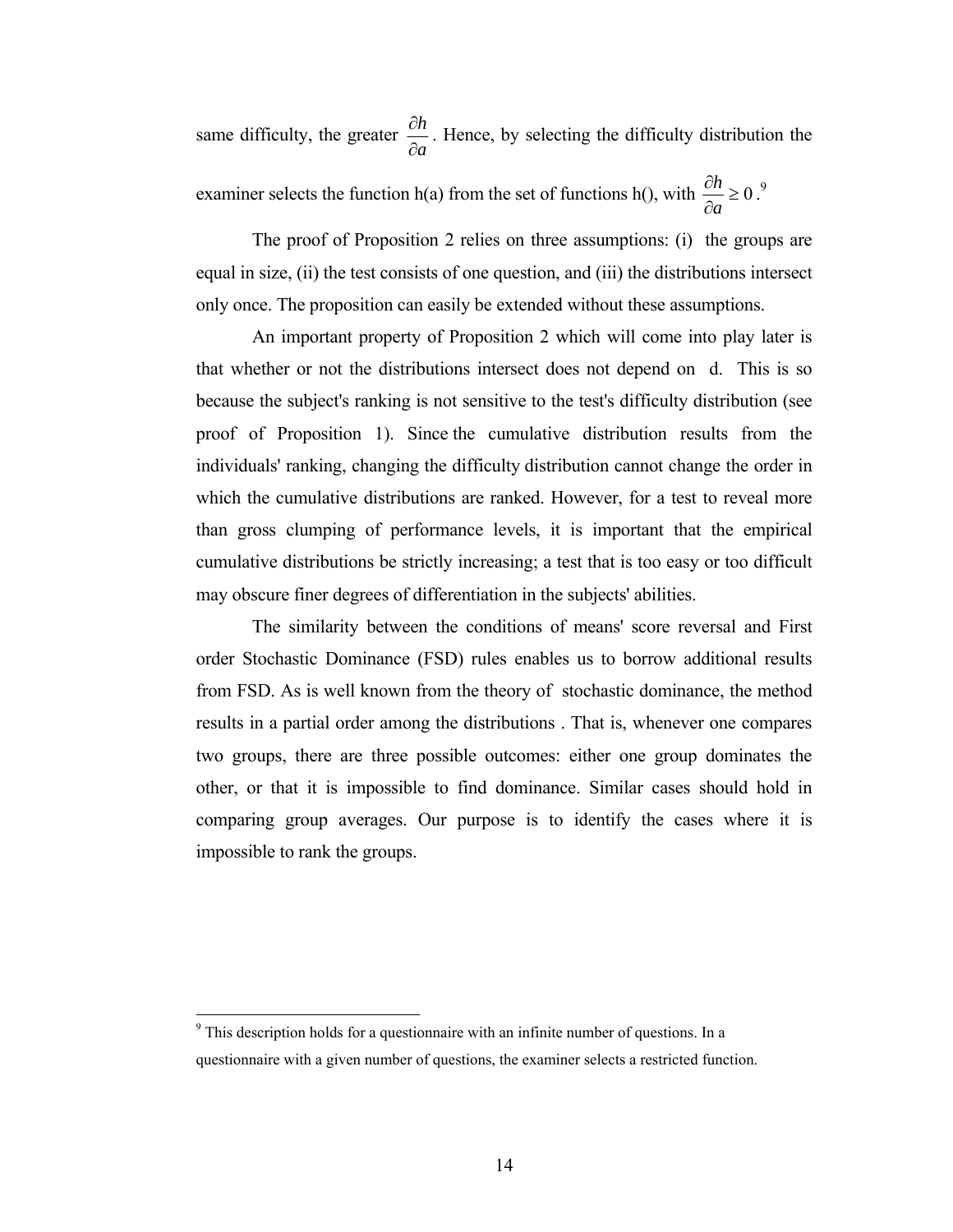#### **3. Data description**

TIMSS, the Trends in International Mathematics and Science Study, is designed to help countries all over the world improve student learning in mathematics and science. It collects educational achievement data at the fourth and eighth grades to provide information about trends in performance over time together with extensive background information to address concerns about the quantity, quality, and content of instruction. Approximately 50 countries from all over the world participate in TIMSS.

The sources of our data are the records of all students of the  $8<sup>th</sup>$  grade who participated in the TIMSS's mathematics exam, year 2003, which were downloaded from the site of International Association for the Evaluation of Educational Achievement (IEA).<sup>10</sup>

The TIMSS 2003 eighth-grade assessment contained 194 items in mathematics. Between one-third and two-fifths of the items at each grade level were in constructed-response format, requiring students to generate and write their own answers. The remaining questions used a multiple-choice format. In scoring the items, correct answers to most questions were worth one point. However, responses to some constructed-response questions (particularly those requiring extended responses) were evaluated for partial credit, with a fully correct answer being awarded two points. The total number of score points available for analysis thus somewhat exceeds the number of items.

The types of exams that are examined in this paper are: Mathematics overall, Number, Geometry, Data, Measurement, and Algebra. A detailed description is presented in Appendix A. Our working assumption is that each exam is testing a property that obeys our basic assumptions, namely: (1) it is

However, since if there is an intersection a questionnaire with one question only is sufficient to change the ranking, we can ignore the above restriction.

<sup>10</sup> Internet site:http://isc.bc.edu/timss2003.html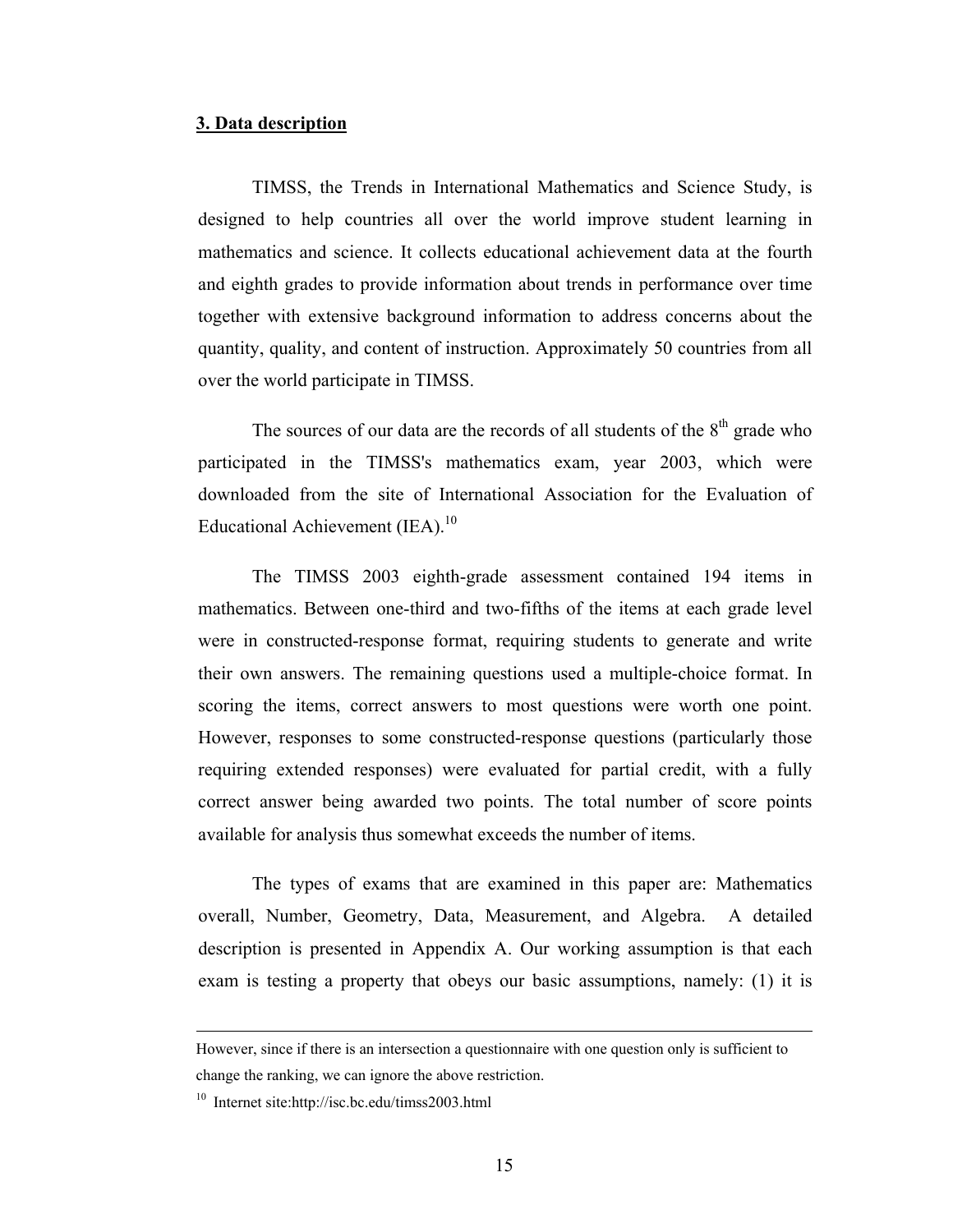composed of a one-dimensional ability that can be described by a (latent) scalar, and (2) if Edna has higher ability than Shlomo then the probability that she can answer any question correctly is higher than Shlomo's probability. In other words: in our analyses we assume that each type of questionnaire evaluates the ability of students in one and only one dimension. (Otherwise, other issues like Simpson's paradox may arise, which add additional reason to suspect the robustness of the conclusion). However, it is clear that this assumption is violated in "Mathematics overall" and we assume [it](#page-14-0) in order to be able to ignore the Simpson's paradox (Wainer, 1986a,b, 1994).<sup>11</sup> The data used in this paper contains the raw grades of the 6 types of exams for 5 countries: Australia, Bulgaria, Israel, Romania and USA.

#### **4. Results**

 $\overline{a}$ 

The number of possible comparisons in this research is very large because for each type of exam it includes all possible comparisons between any two countries. (That is, the number of exams \* number of combinations of two countries). In order to illustrate the results we chose four examples which will be dealt with in detail. Then, we will summarize our findings in a table. In the four examples we will report the following:

- 1. A table of sample sizes, averages and standard deviations, maximum and minimum grades – which composes the set of descriptive statistics.
- 2. A graph which represents the difference between the two (empirical) cumulative distribution functions as a function of the grade**. A** graph which intersects the horizontal axis represents a case where the empirical distributions intersect, which implies that there exists another legitimate exam that will reverse the ranking of the average grades. Note that the group for which the empirical cumulative distribution is higher is the one with lower grades.

<span id="page-14-0"></span> $11$  Wainer and Brown (2004) point out two paradoxes that can be attributed to conclusions with respect to groups. The point of this paper can be considered as an additional difficulty.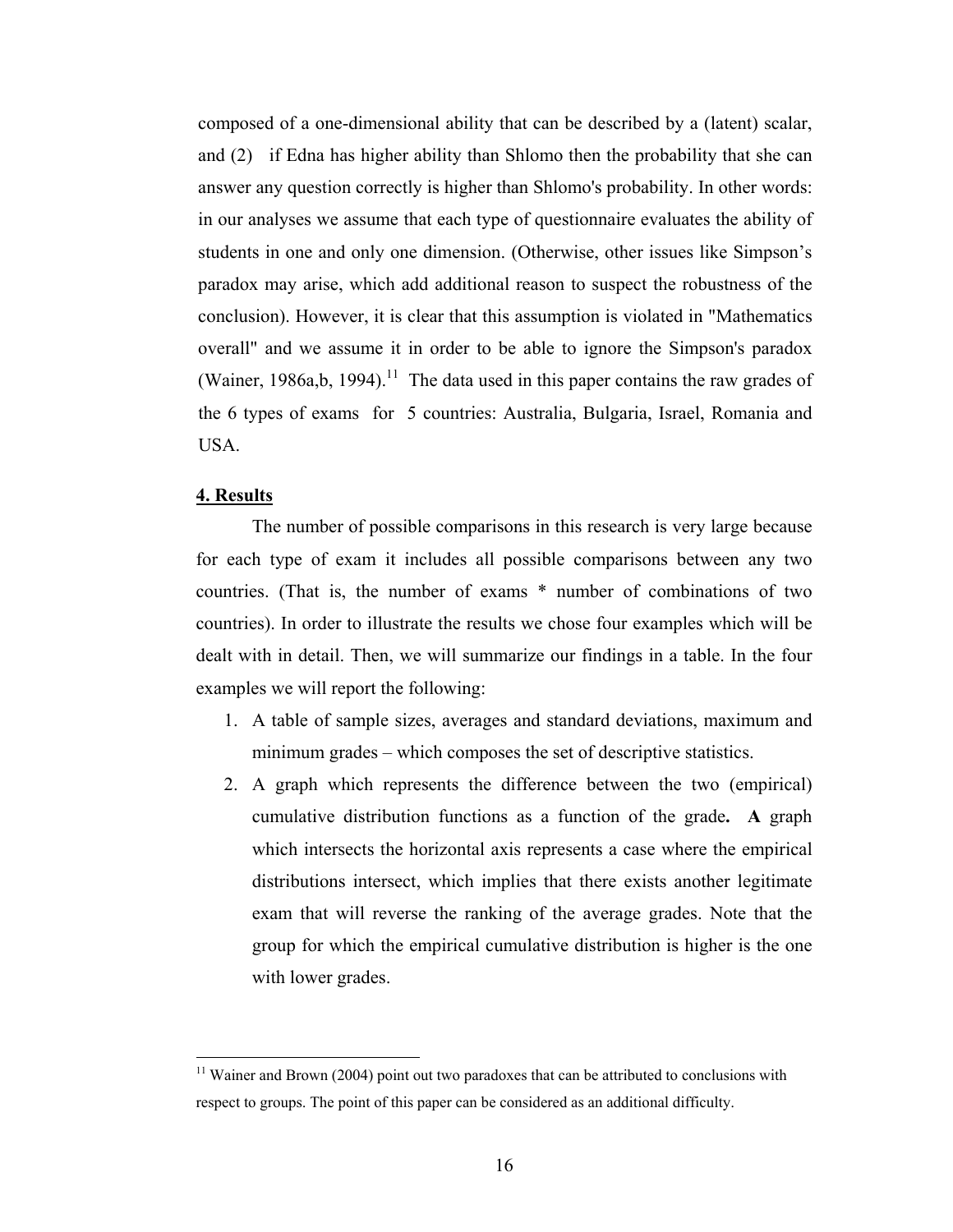Because the empirical cumulative distributions are composed of the data at hand (random sample), crossing between cumulative distributions can occur in the sample, but it need not reflect the relationship between the populations. For this purpose, we present the results of Kolmogorov-Smirnoff test (KS) for testing the equality between two cumulative distribution functions. We point out that KS does not test for intersections. To the best of our knowledge there is no test available for intersection of two cumulative distribution functions. Tests for intersection of two Absolute Concentration Curves (ACC) was recently proposed (Schechtman et al, 2008), but some further research is needed before it can be used for testing the intersection of two cumulative distribution functions. We use KS in this paper as a first screening only. That is, if the empirical cdf's intersect, but KS is not significant, then we conclude that the two cdf's do not differ significantly and therefore the means are not significantly different and there is no point in looking at the ranking. There is a need for further (theoretical) research to develop a formal test for the intersection of two cdf's, but it's beyond the scope of this paper. We illustrate the idea by plots.

# **Example A: Mathematics overall - Australia vs. Israel**

In this example we compare Australia versus Israel, ignoring the fact that "overall" is composed of several attributes.

| Group              | Australia | Israel |
|--------------------|-----------|--------|
| Sample size        | 4791      | 4318   |
| Average            | 497.57    | 495.10 |
| Standard deviation | 76 27     | 81.17  |
| Maximum grade      | 785.76    | 741.69 |
| Minimum grade      | 233.95    | 231.5  |

**Table 1. Descriptive statistics of grades of Australia and Israel in mathematics overall**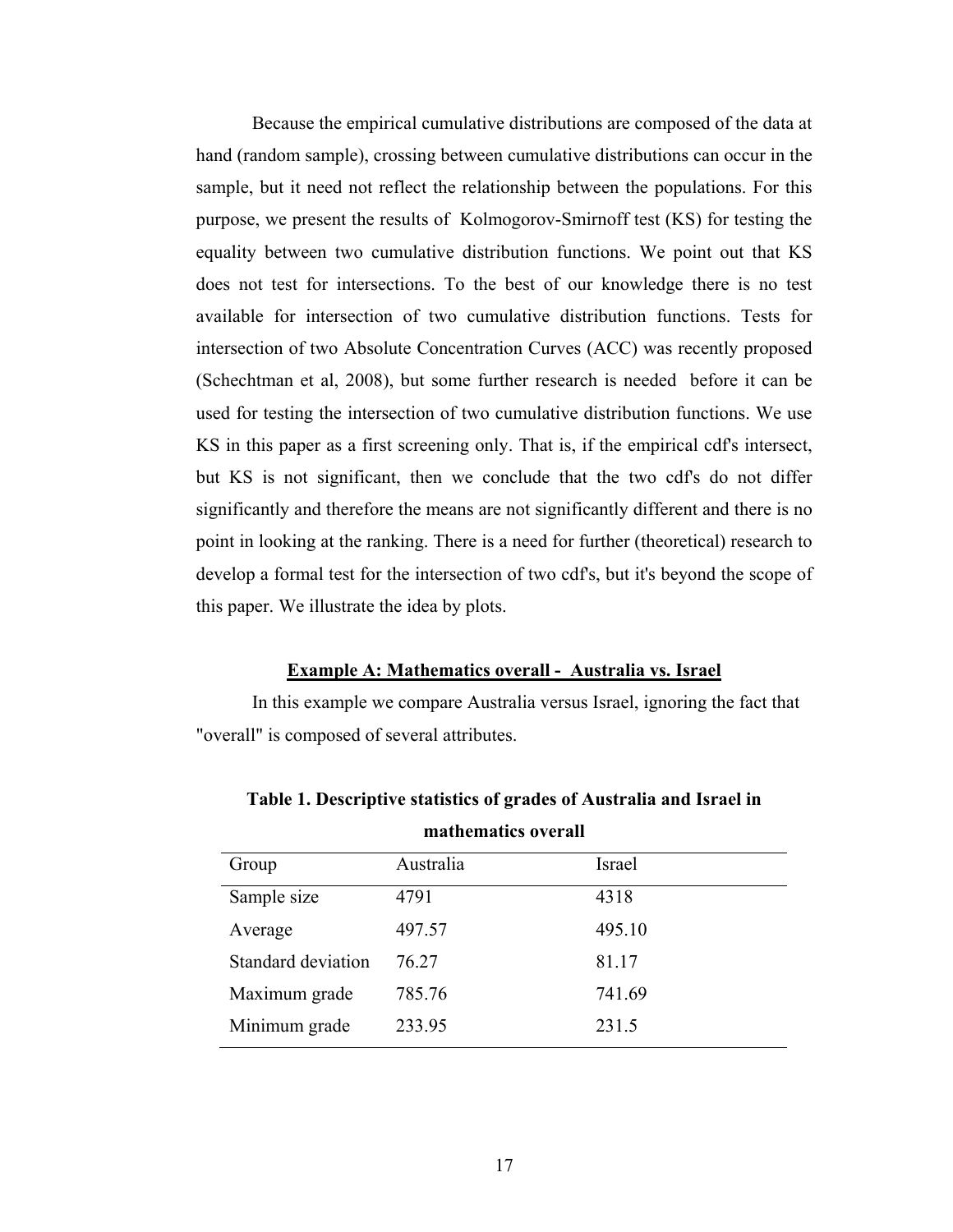Based on the averages, as shown in table 1, Australia achieved higher average and one can conclude that they are better students in "mathematics overall". We can see that the worst student is an Israeli, while the best student is an Australian which is an additional indication that the Australians are the better group. Let us now check whether there is an alternative test that will reverse the ranking of the groups. In order to do so we plot the difference between the cumulative distribution functions, as illustrated in Figure 1. Let us remind the reader that the higher the cumulative distribution- the lower are the grades in the group.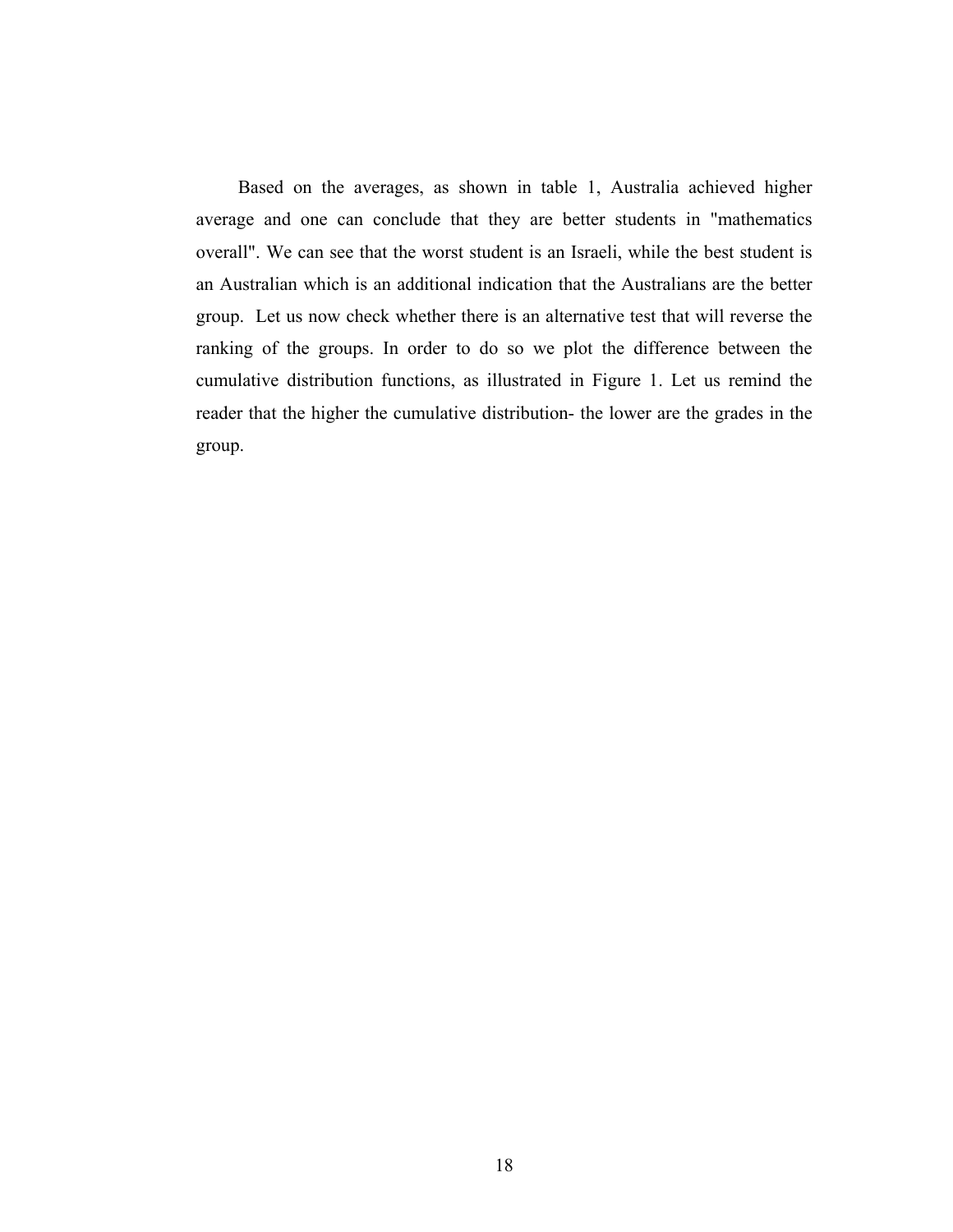

**Figure 1. The vertical difference between the cumulative distribution function for Australia and Israel in mathematics overall** 

Figure 1 presents the vertical difference between the empirical cumulative distributions of Australia and Israel. In general, this curve has several important features that will be useful in evaluating the possibility of finding an alternative exam that will reverse the ranking of average scores between the countries. The features are:

- 1. The range on the horizontal axis is the range of the grades in the two countries.
- 2. The height of the curve at grade **g** represents the difference in ability between Australia and Israel up to that grade level. If the curve is negative (positive) at **g**, it means that there are relatively more Australians (Israelis) with a higher grade than **g**. To see this note that  $F_A(g) - F_I(g) < 0$ implies  ${1-F_A(g)} > {1-F_I(g)}$  where  $F(g)=P(grade \le g)$ .
- 3. The total area enclosed between the curve and the horizontal axis (positive contribution when above the axis, negative contribution when below it) is equal to the difference in the means of the distributions of Israel minus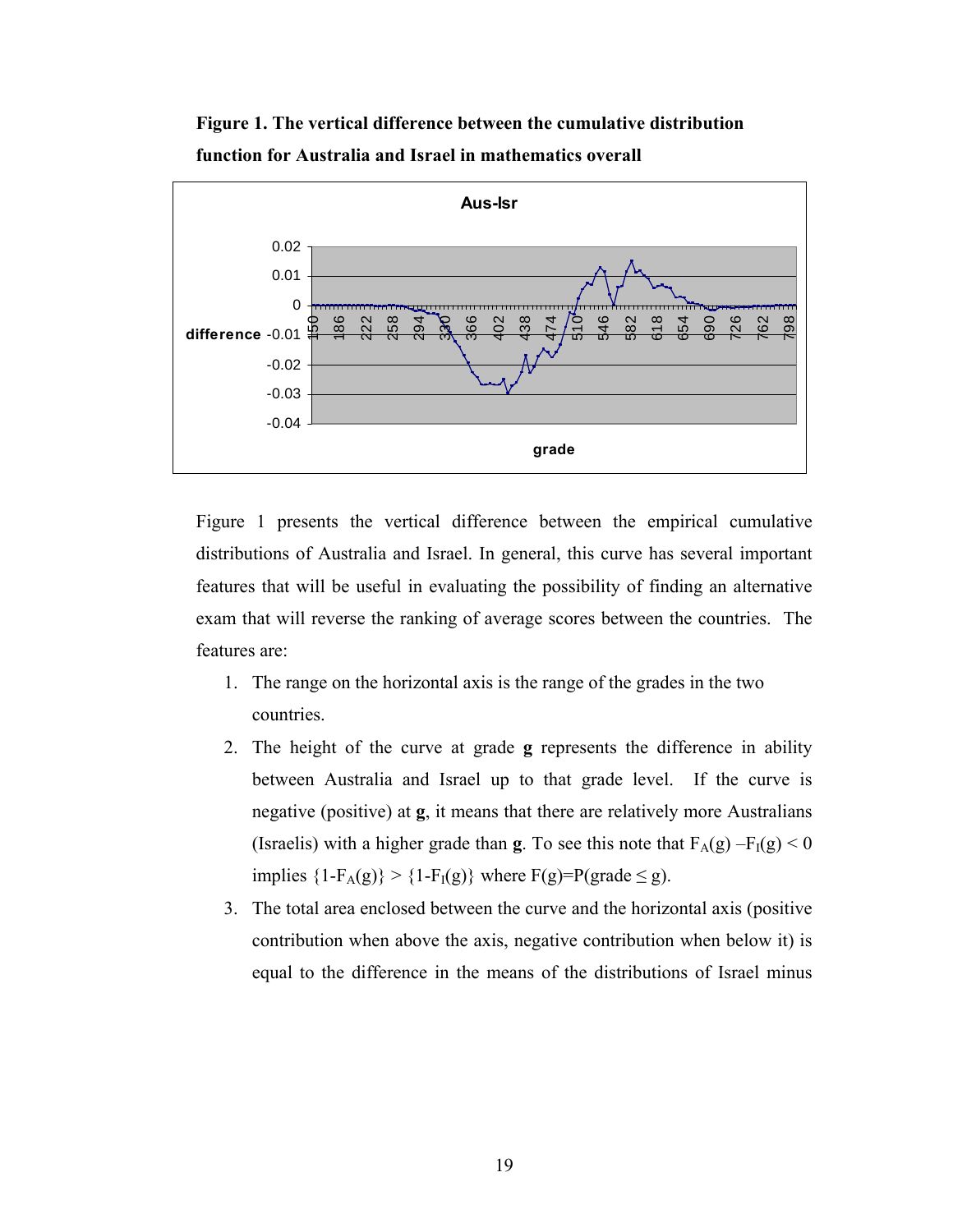Australia. [12 A](#page-18-0)s can be seen the negative area in Figure 1 is larger than the positive area, reflecting that Australia has a higher average score than Israel.

4. The slope of the curve represents difference between the density functions of Australia and Israel. A positive slope implies relatively more Australians than Israelis at that grade level while a negative one implies relatively more Israelis than Australians.<sup>13</sup>

Given these properties we now turn to the investigation of the implications of Figure 1 on the possibility of finding the alternative test that will reverse the ranking of average grades.

The grades vary in the range (231, 786). In this range we observe a negative part of the difference between the cumulative distribution functions (260-510) and a positive one (510-680). From property 2 we gather that at any grade level **g** in the range (260-510) there is a higher proportion of students with higher ability than **g** among the Australians than among the Israelis. On the other hand, at each grade **g** between (510-680), there is a higher proportion of Israelis with higher ability than **g** than among the Australians. An alternative exam with more questions that can be answered by those in grade levels between (510-680) and fewer questions that can be answered by grade levels (260-510) will improve average grade of Israel relative to Australia. To reverse the ranking of average grades we should continue changing the questionnaire until the target is achieved. The higher (lower) the curve the higher the advantage (the disadvantage) of Israel. Therefore, to achieve our target in a minimum number of changes in the questionnaire we should add questions around the peak of the curve (around 582) and delete questions at the minimum of the curve (around 410).

1

<span id="page-18-0"></span><sup>&</sup>lt;sup>12</sup> To see this note that the expected score,  $\mu$ , is equal to  $\mu = \int_0^\infty [1 - F(x)] dx$ . (This result can be derived by integration by parts of the regular definition of expected value). Therefore, given two distributions, A and I, one gets  $\mu_A - \mu_I = \int_0^\infty {\{F_I(x) - F_A(x)\} dx}$ .

<span id="page-18-1"></span><sup>&</sup>lt;sup>13</sup> To see this note that the curve is  $F_A(x) - F_I(x)$  so that the derivative is equal to  $f_A(x) - f_I(x)$ .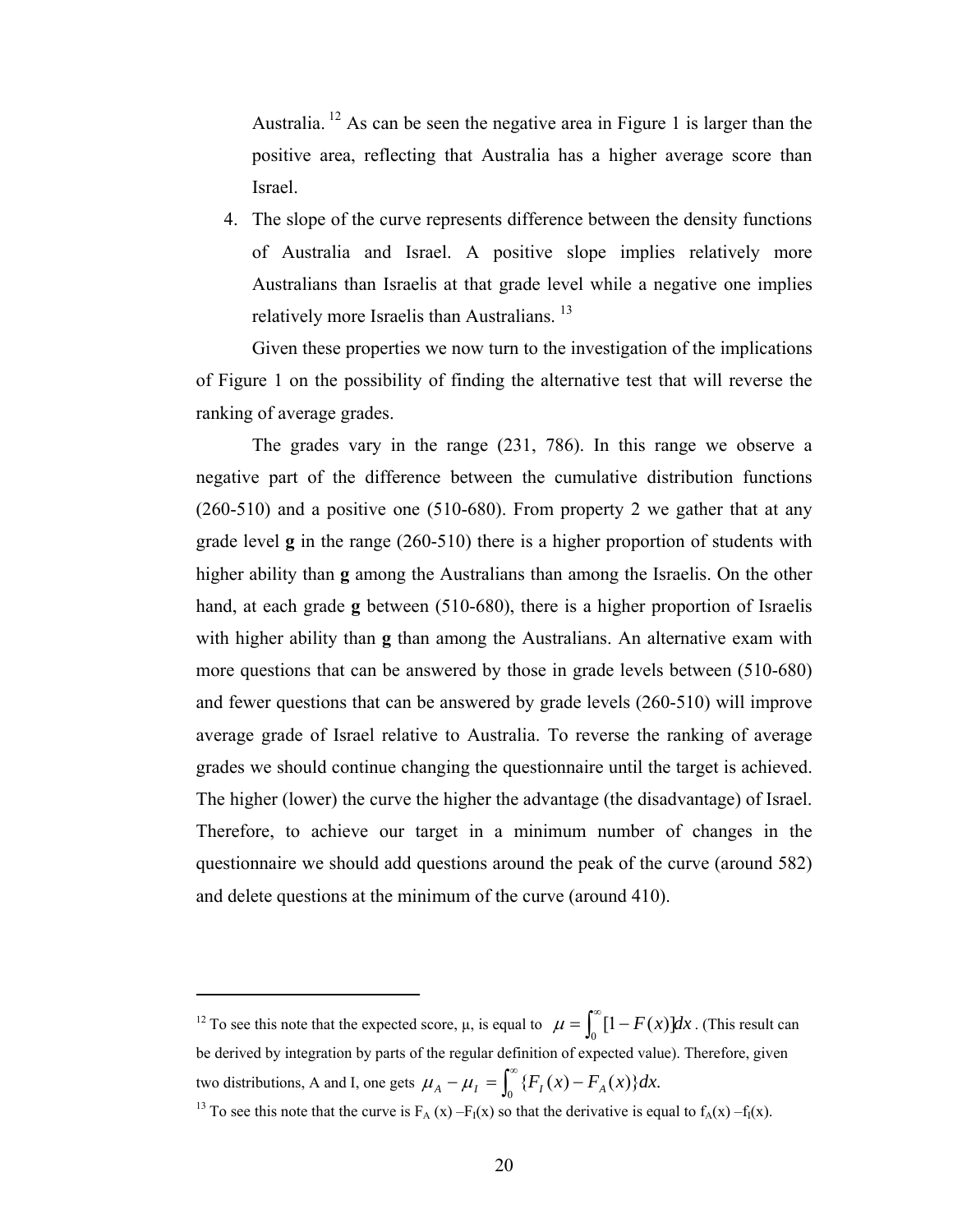Note that if the curve does not cross the horizontal axis, for example if it would be negative all over the range, then at every grade level **g**, there will be a higher proportion of Australians with higher ability than Israelis, and one would not be able to change the ranking of average scores. The relatively large range (510-680) in which there is an advantage to Israel is an indication that finding the alternative test would not be too difficult.

The slope of the curve tells us where the Australians (Israelis) are located. Whenever the curve is increasing, (e.g., 402-540) then by property 4 there is a higher proportion of Australians at that range. As can be depicted from Figure 1, there are relatively more Israelis than Australians in the ranges [260-402] and [582-610] and relatively more Australians between those two ranges. This explains why the difficulty distribution of the questions in the questionnaire matters and can affect the ranking of the countries.

Another indication to support our conclusion is that the variance among the Israeli students is higher than the variance among the Australians, meaning that in Israel there are more relatively weak and relatively good students, relative to the Australians, making the difficulty distribution of the exam crucial in determining which country will achieve higher average grade.

**Conclusion:** It is possible to derive a test with a different distribution of difficulty of the questions, in which the ranking of the groups according to the averages will be reversed. A test which will reverse the order of ranking will consist of more hard and fewer easy questions. The p-value of the KS test is 0.022 therefore the hypothesis that the cumulative distributions are identical is rejected. Hence, our conclusions are not derived as a result of random errors.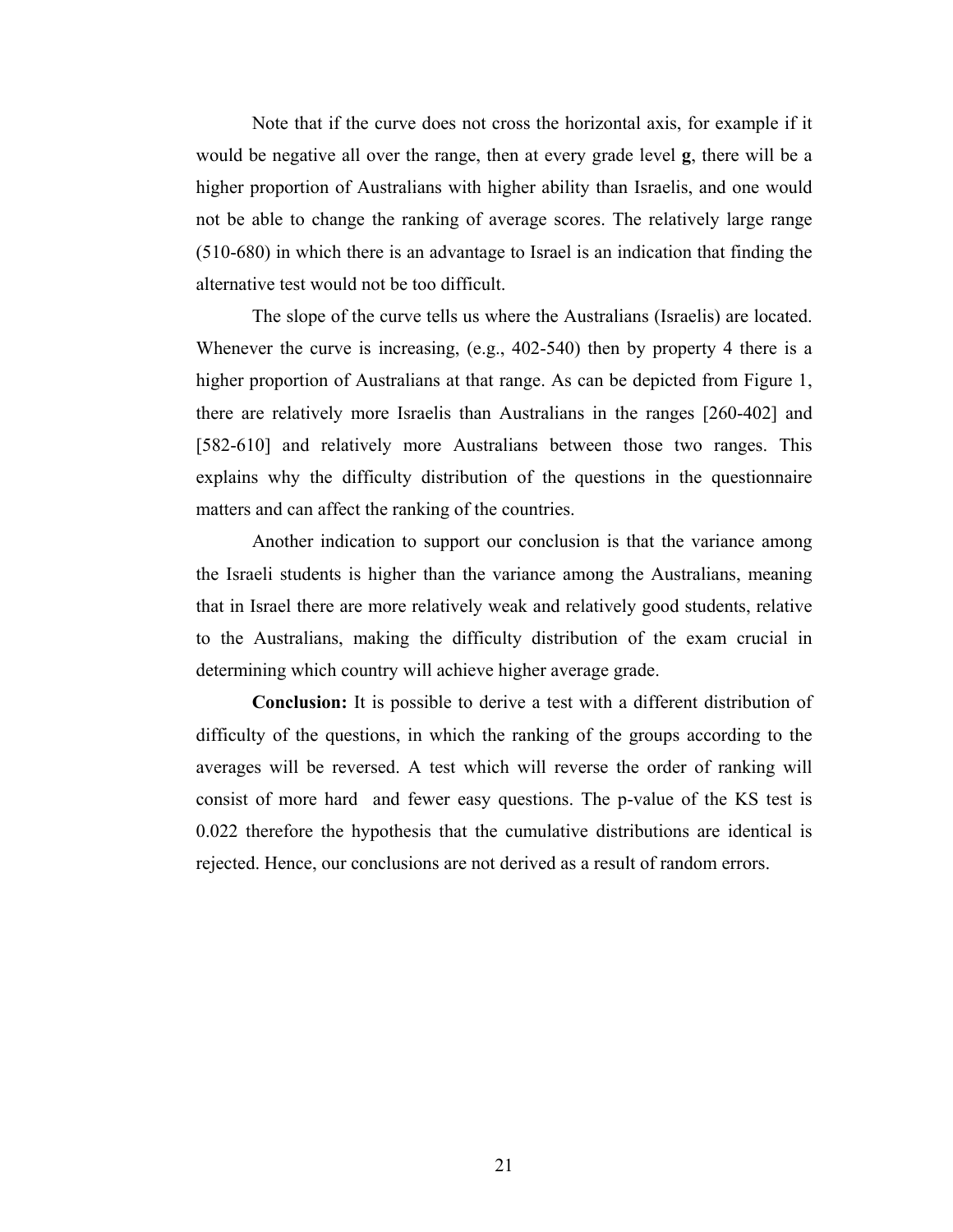#### **Example B: Geometry - Israel vs. USA**

Table 2 is identical to Table 1 in structure.

| Group              | Israel | <b>USA</b> |
|--------------------|--------|------------|
| Sample size        | 4318   | 8912       |
| Average            | 486.91 | 472.01     |
| Standard deviation | 79.61  | 63.74      |
| Maximum grade      | 740.71 | 704.74     |
| Minimum grade      | 242.43 | 245.54     |

 **Table 2. Descriptive statistics of grades of Israel and USA in Geometry**

According to Table 2 Israel is ranked (based on averages) higher than USA**.** Unlike Table 1, the worst grade belongs to the country with the higher average therefore it is easy to form a test which is composed of one question, such that the only person who does not answer correctly is the person with the lowest grade. Clearly, such an exam is expected to change the ranking of average grades. To look for less extreme examples, Figure 2 illustrates the difference between the cumulative distribution functions.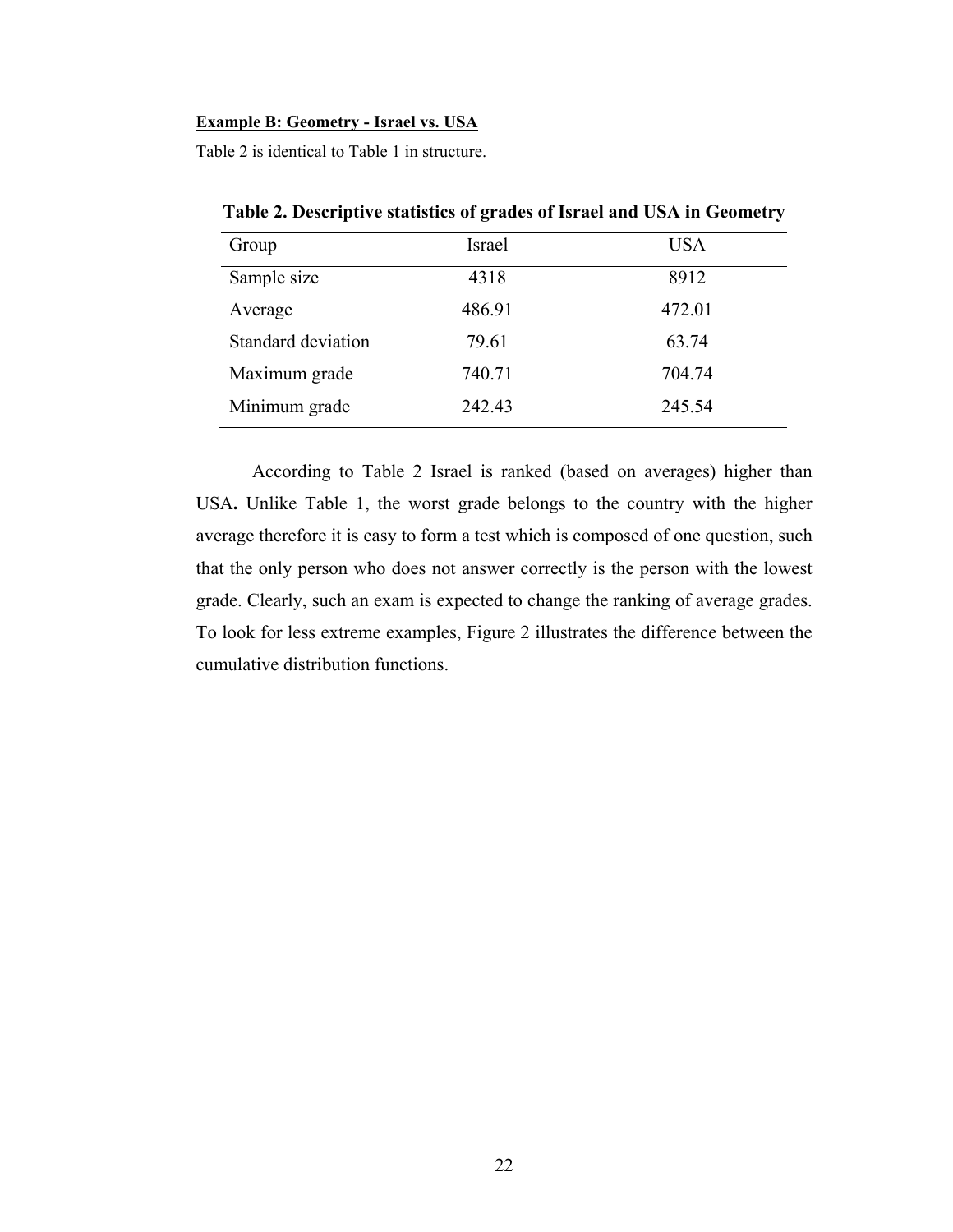**Figure 2. The cumulative distribution function for Israel minus the function for USA in Geometry** 



Following the features detailed in the first example it can be seen from Figure 2 that USA has relatively more students with higher grades than Israel in the range between 280 to 400 (the curve is positive)<sup>14</sup>, while Israel has relatively more students with higher grades in the range of 400 to 710. Looking at the slopes of the curve, we can see that USA has relatively more students in the range 400 to 550, while Israel has relatively more students in the range 550 to 710. To search for an exam that will change the ranking of average grades we need more questions in the ability range that is related to 400 to 550 and less questions that will distinguish between abilities in the range 550 to 710. However, it is clear from the figure that it is harder (although possible) to find an exam that will change the ranking of average grades than it was in the earlier example because the distance of the curve from the horizontal axis is smaller. Also, as can be seen from the graph, the range over which the USA distribution represents higher percentage of students with higher ability is relatively small so that it will be harder to find a test that will reverse the average grades than in the case of Australia vs. Israel. (This is also indicated by the differences in average grades.

1

<span id="page-21-0"></span><sup>&</sup>lt;sup>14</sup> In this range  $F_1(g) > F_U(g)$  so that 1-  $F_1(g) < 1-F_U(g)$ , which is the proportion of students with higher grades.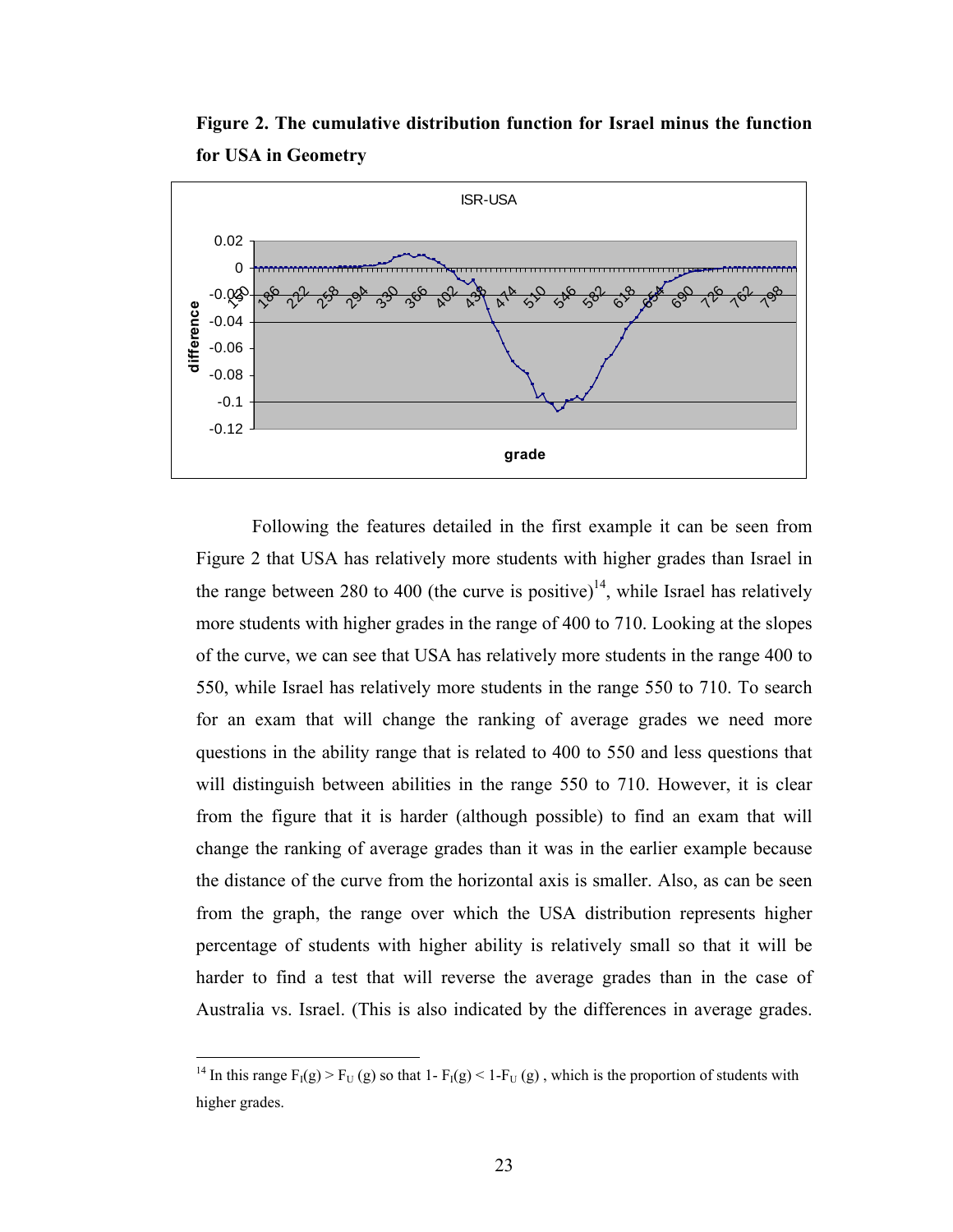However, the difference in average grades need not be related to the difficulty of finding an alternative test, although it may be correlated with it). The p-value of the KS test is <0.001 therefore the hypothesis that the cumulative distributions are identical is rejected. This means that the hypothesis that the deviations of the curve from the horizontal axis are due to random fluctuations (due to reliance on a sample) is rejected.

#### **Example C: Algebra - Romania vs. Australia**

| Group              | Romania | Australia |
|--------------------|---------|-----------|
| Sample size        | 4104    | 4791      |
| Average            | 484.88  | 491.43    |
| Standard deviation | 88.39   | 76.23     |
| Maximum grade      | 748.17  | 745.08    |
| Minimum grade      | 196.92  | 262.28    |

**Table 3. Descriptive statistics of grades of Romania and Australia in Algebra**

As can be concluded from Table 3, The quality of Australian students in algebra is higher on average than the quality of Romanian students. However, the best student is a Romanian. Therefore, one can design a questionnaire in which the Romanians will show a higher average grade. (A questionnaire that can be answered correctly only by the best Romanian student). Figure 3 presents the difference between the cumulative distributions**.** 

It can be seen from Figure 3 that the range between 510 and 660 includes higher percentage of Romanian students with higher ability than the Australians, and therefore an exam that will include more difficult questions might improve the average scores of Romania relative to Australia, so that the ranking of average scores can change. Because the range of 510-660 is relatively large, one can expect that finding such tests is relatively simple. The p-value of the KS test is <0.001 therefore the hypothesis that the cumulative distributions are identical is rejected. This means that the hypothesis that the deviations of the curve from the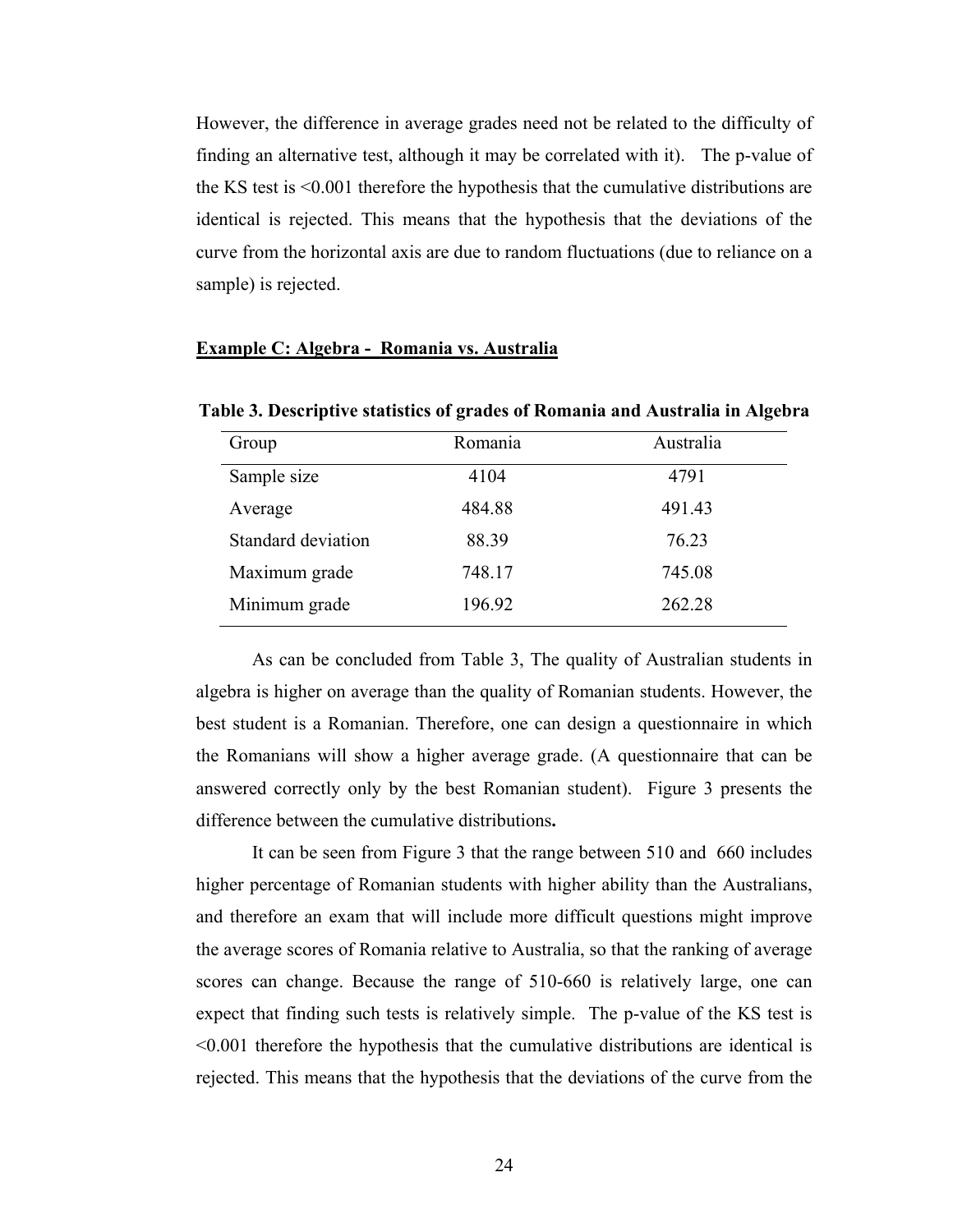horizontal axis are due to random fluctuations (due to reliance on a sample) is rejected.



**Figure 3. The vertical difference between the cumulative distributions for Romania and Australia in Algebra** 

## **Example D: Data - Australia vs. Bulgaria**

|  | Table 4. Descriptive statistics of grades of Australia and Bulgaria in Data |  |
|--|-----------------------------------------------------------------------------|--|
|  |                                                                             |  |

| Group              | Australia | Bulgaria |
|--------------------|-----------|----------|
| Sample size        | 4791      | 4117     |
| Average            | 527.21    | 465.39   |
| Standard deviation | 69.21     | 82.89    |
| Maximum grade      | 755.95    | 736.20   |
| Minimum grade      | 262.85    | 196.42   |

Example D is presented in order to indicate that a conclusion that one can **always** find an alternative test that can change the ranking of average grades is not correct. The Bulgarian empirical cumulative distribution is always higher than the Australian one (see Figure 4 below), making it impossible to find an alternative test that can change the ranking of average grades. One can argue that the large difference in average grades indicates that, but it is important to stress that it is not a sufficient condition for the ability to change the order of the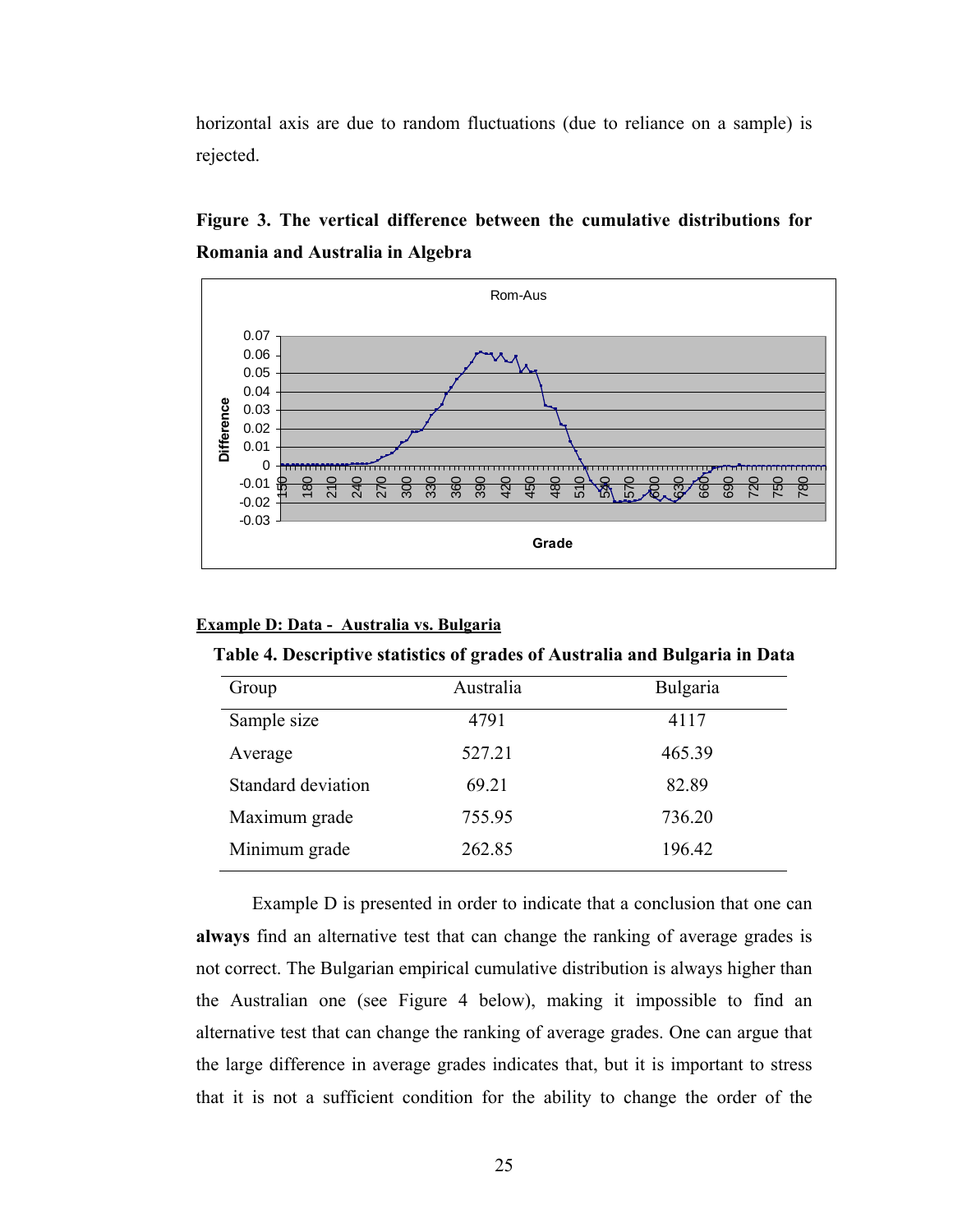average grades by an alternative test. The summary table in the Appendix contains cases with a difference in means as large as 36, where the condition for reversing the ranking is met (Israel vs USA in Data). Only the graph, presumably representing the ability distribution in the populations can answer such a question. The p-value of the KS test is <0.001 therefore the hypothesis that the cumulative distributions are identical is rejected.

# **Figure 4. The cumulative distribution function for Australia minus the function for Bulgaria in Data**



Next, we summarize the results of all the comparisons performed in this paper. For the purpose of illustration we compared the performances of 5 countries (Australia, Bulgaria, Israel, Romania, and USA) in all the 6 types of exams.[15](#page-24-0) Among the 60 comparisons, intersections were observed in 41 comparisons. The following table summarizes the results for the 5 countries (Australia, Bulgaria, Israel, Romania, and USA):

1

<span id="page-24-0"></span><sup>&</sup>lt;sup>15</sup> This yields 60 comparisons  $60 = 6 * \binom{5}{2} = 6 * 10$  $= 6 * \binom{5}{2}$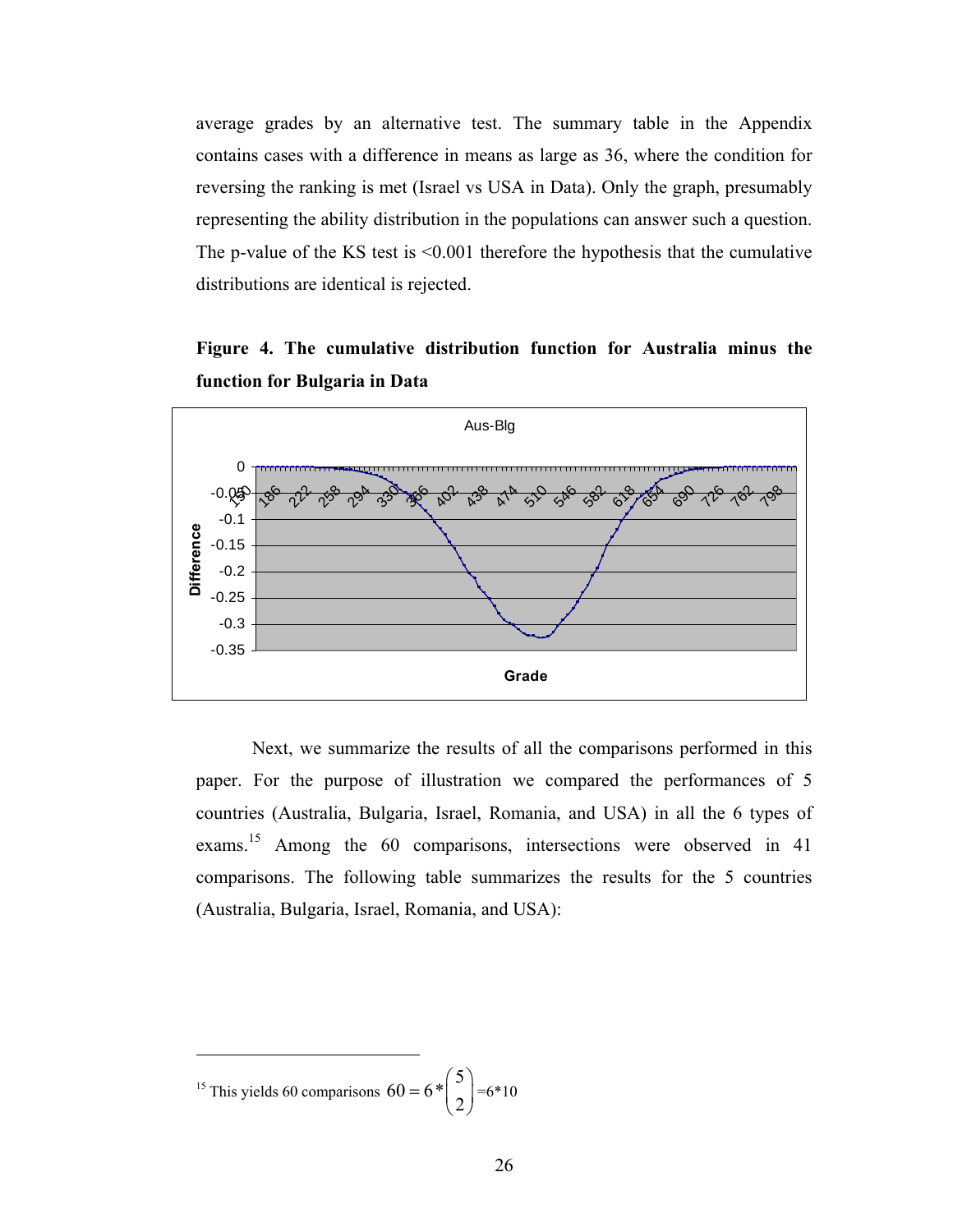|                        |    | KS significant KS not significant | Total |
|------------------------|----|-----------------------------------|-------|
| Intersection found     | 39 |                                   | 4 I   |
| Intersection not found | 19 |                                   | 19    |
| Total                  | 58 |                                   | 60    |

**Table 5. A summary of results for the 60 comparisons.** 

Summarizing the table above we see that in 41 cases one could write a different exam, with a different difficulty distribution (sometimes easier, sometimes harder) and by doing that the order of ranking of average grades will be reversed. In 19 out of the comparisons there was no intersection. The detailed list of the results of the comparisons is presented in Appendix B. It can be seen that the ability to reverse the ranking of average grades, although correlated with, is not a simple function of the difference in average grades but it is related to the structure of the distributions and the way the difference in average grades is composed.

## **5. Conclusions and Suggestions for Further Research**.

This paper points to a major defect in comparing average performance of groups in terms of a latent variable  $-$  e.g., ability. Even if the test and its procedure are agreed upon, changing the difficulty distribution of the questions in the questionnaire may cause reversal of the measured ability of groups, as measured by the mean scores of groups. It turns out that the conditions that enable mean reversal by changing the difficulty distribution are the same conditions that enable mean reversal by monotonic transformations of the latent variable. The paper offers a few examples that can indicate the probability of such an event occurring.

We used results from TIMSS to illustrate our point. For the 41 cases in which one can find an alternative test that can reverse the ranking of average grades it is clear that without further information, it is risky to reach definite conclusions with respect to the question which country is a better one. Our point in this paper is that the results of TIMSS, as all results that are based on average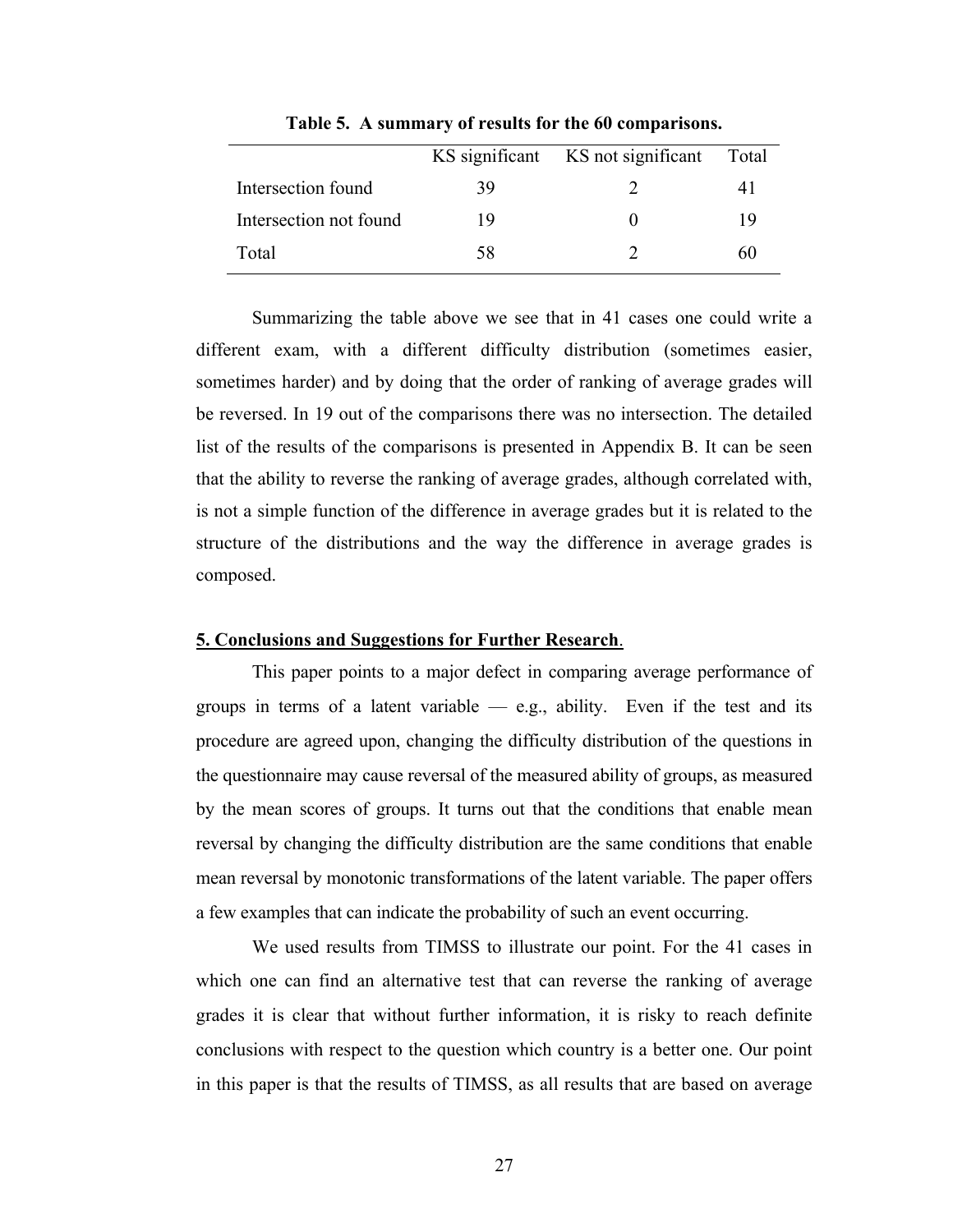grades of a latent ability, should not be viewed as a result that came from a photofinish analysis, and an analysis of the cumulative distributions should be carried out. This kind of analysis is illustrated in this paper. However, it is important to stress that in this paper we only looked at the **existence** of the possibility to change the ranking of the mean grades of groups, without being concerned with how hard it is to do so. Our guess is that the difficulty of finding an alternative test that can change the ranking is a function of ranges over which one distribution is below the other and the magnitude of this difference. Further research is needed to evaluate the probability of success, that is, how hard one has to search in order to find such an alternative exam.

It is worth pointing out that the possibility of mean reversal can spill over to other statistical methods. For example, consider an investigator who uses regression methods to estimate the production function of schooling. (To name a few – Kreuger (1999), Hanushek (1986), and Hanushek, Rivkin, and Taylor (1976). Under the circumstances described in this paper, it will be possible to reverse the sign of the regression coefficient by changing the difficulty distribution of the questionnaire (See Maddala, 1977, p. 162; Yitzhaki, 1990, and Yitzhaki and Schechtman (2004)). This means that researchers should (a) refrain from using grouped data, a point stressed in this paper or (b) check for the possibility of mean reversal before applying regression techniques. In other words, the same kind of reasoning that led to the results of this paper that aggregation may bias the results, aggregation in the form of regression can also lead to the possibility to change the sign of a regression coefficient between grades in a test and another variable of interest, like income. As far as we see, this is an important property to consider whenever there is an intention to examine the efficiency of different programs intended to improve grades or to evaluate different methods of teaching. Further research along the lines suggested in Yitzhaki (1990) and Yitzhaki and Schechtman (2004) is needed to formulate and examine this possibility.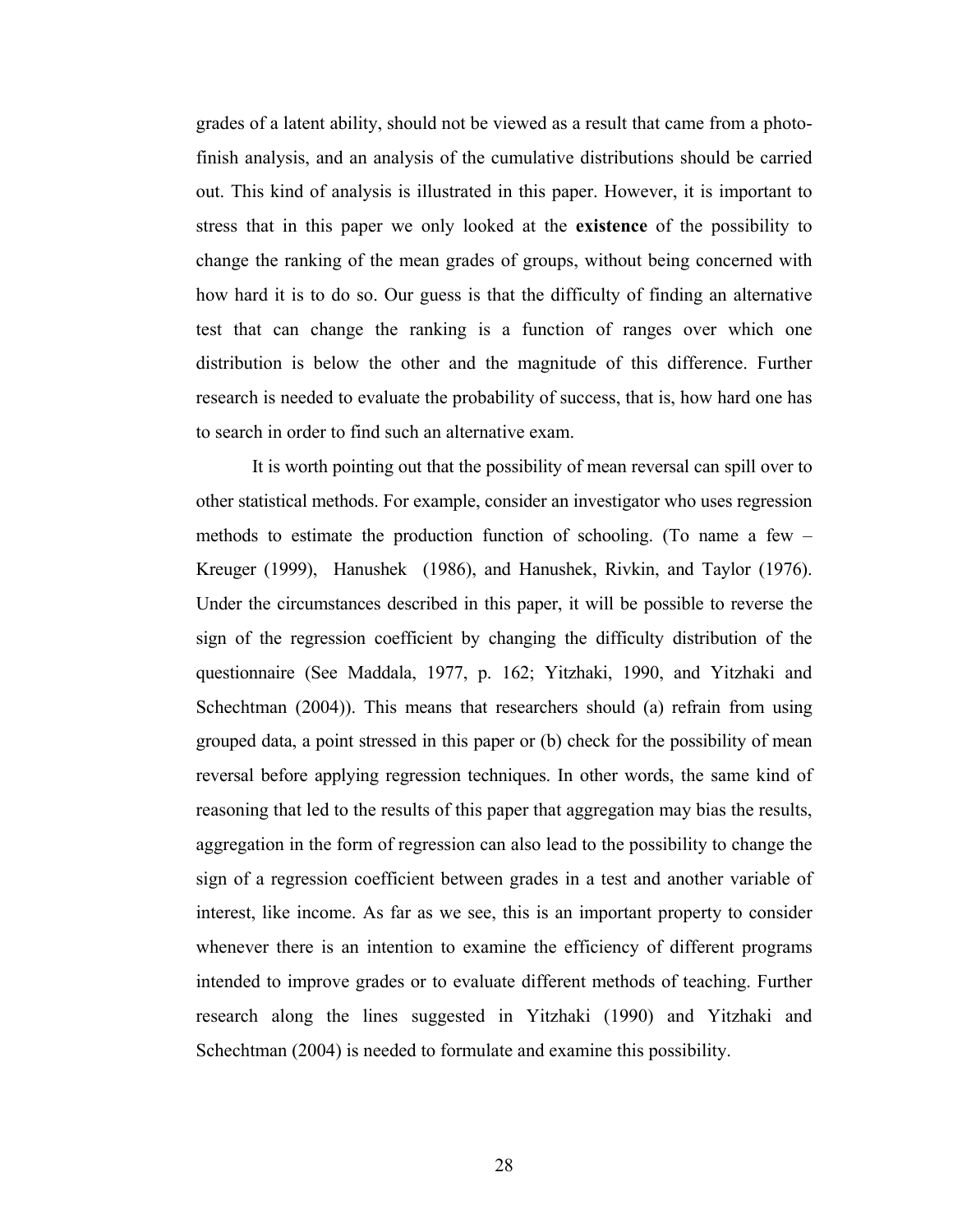To check the robustness of intersecting cumulative distributions, a test is needed. The KS test is not an adequate test for this purpose. A promising direction is to follow Schechtman et. al. (2008) which deals with tests for the intersection of Absolute Concentration Curves.

An additional and unrelated issue arises from our constraint on ability to be one-dimensional. In general we should expect multi-dimensional ability. Multi-dimensional ability can cause additional biases in group comparisons, like the Simpson paradox. Further research is needed in order to see whether the approach suggested in this paper can be of help in this area too. Assuming unidimensional ability implies that there should be a given structure among the responses to the questions intended to examine uni-dimensional ability. Ignoring random errors, the easiest question should be correctly answered by most participants, the second in the ranking of difficulty should be answered by a subset of those who answered the easiest question etc.. That is, if we find a question that is correctly answered by the worst and best students, while the middle ability group has failed, this is an indication that we have failed to identify a uni-dimensional ability.

A thorough empirical application of the propositions offered in the present study would inflate the paper beyond reason, and must be deferred to a later stage. Suitable databases exist, and statistical tests can be developed. As stressed in the introduction, the purpose of any such empirical application should be to uncover possible pitfalls inherent in the use of average scores in comparing groups, which result from tests' different difficulty distributions. Greater awareness of these hazards may contribute to greater efficiency in arriving at (budgetary) decisions that rely on such group comparisons.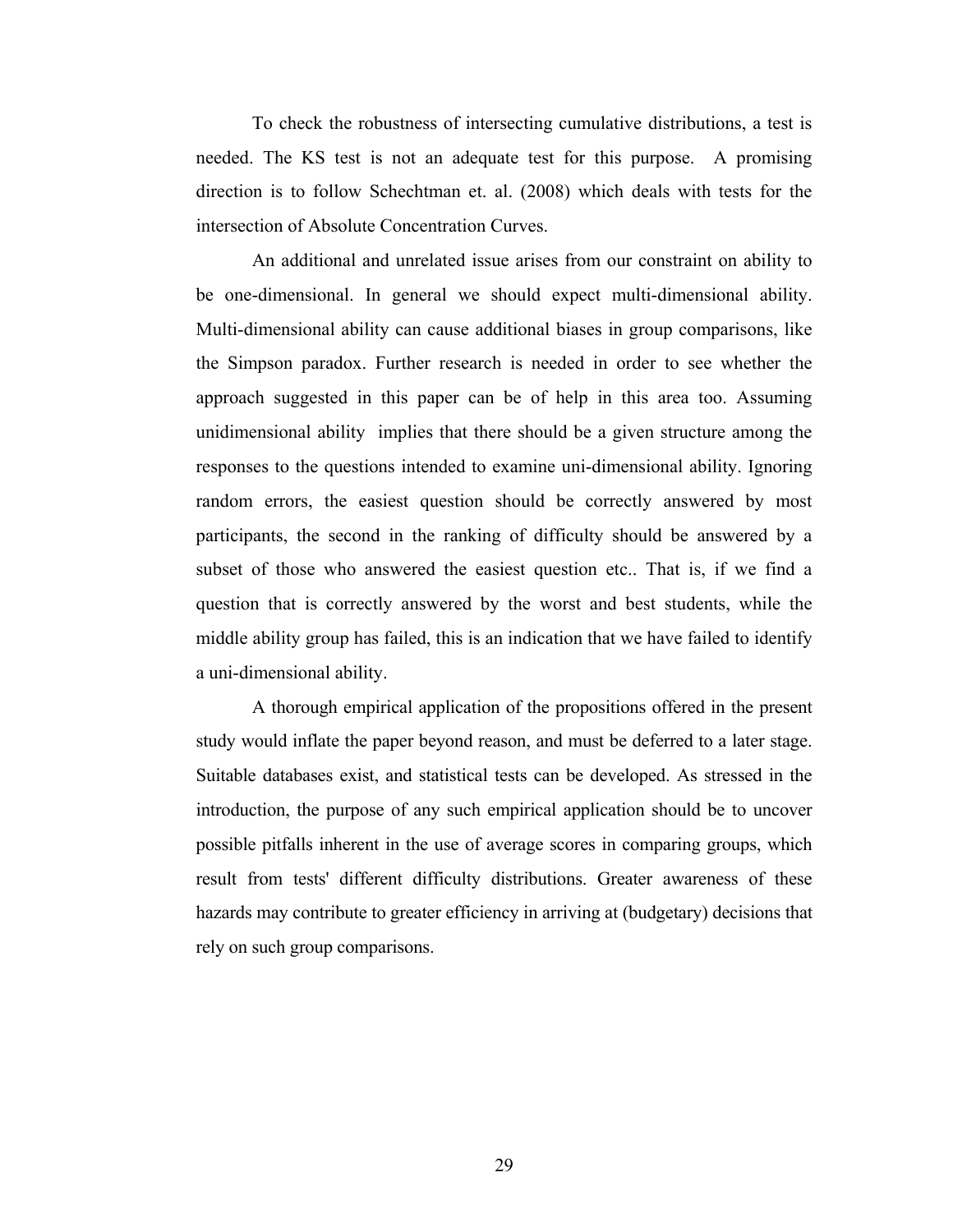## **References:**

- Barro, R. J. (1997). *Determinants of economic growth: A cross-country empirical study.* Cambridge, MA: MIT Press.
- Barro, R. J. (2001). Human Capital and Growth, *American Economic Review*, 91, 2, (May), 12-17.
- Brogden, H. E. (1977). The Rasch Model, The Law of Comparative Judgement and Additive Cojoint Measurement, *Psychometrika*, 42, 4 (December): 631–634.
- Copeland, Thomas E. and J. Fred Weston (1983). *Financial Theory and Corporate Policy*, 2nd ed. Reading, MA: Addison-Wesley Publishing Company.
- Ellis, Jules L. and Arnold L. van den Wollenberg (1993). Local Homogeneity in Latent Trait Models: A Characterization of the Homogeneous Monotone IRT Model, *Psychometrika*, 58 (No. 3, September): 417–429.
- Kreuger, Alan B. (1999). Experimental Estimates of Education Production Functions, *Quarterly Journal of Economics*, 114, 2, 457, (May), 497-532.
- Hanushek, Eric A. (1986). The Economics of Schooling: Production and Efficiency in the Public Schools, *Journal of Economic Literature*, 24 (No. 3, September): 1141–77.
- ——, Steven G. Rivkin, and Lori L. Taylor (1976). Aggregation and the Estimated Effects of School Resources, *The Review of Economics and Statistics*, 78, 4 (November): 611–627.
- Huang, Chi-fu and Robert H. Litzenberger (1988). *Foundations for Financial Economics*. New York: North-Holland.
- Levy, H. (2006). *Stochastic Dominance (investment decision making under uncertainty*. Second Edition, Springer.
- Lehmann, E. L. (1955). Ordered Families of Distributions, *Annals of Mathematical Statistics*, 26: 399–419.
- Lord, F. M. (1980). *Applications of Item Response Theory to Practical Testing Problems*. Hillsdale, NJ: Lawrence Erlbaum Associates, Publishers.

Maddala, G. S. (1977). *Econometrics*, New York, NY: McGraw-Hill Company.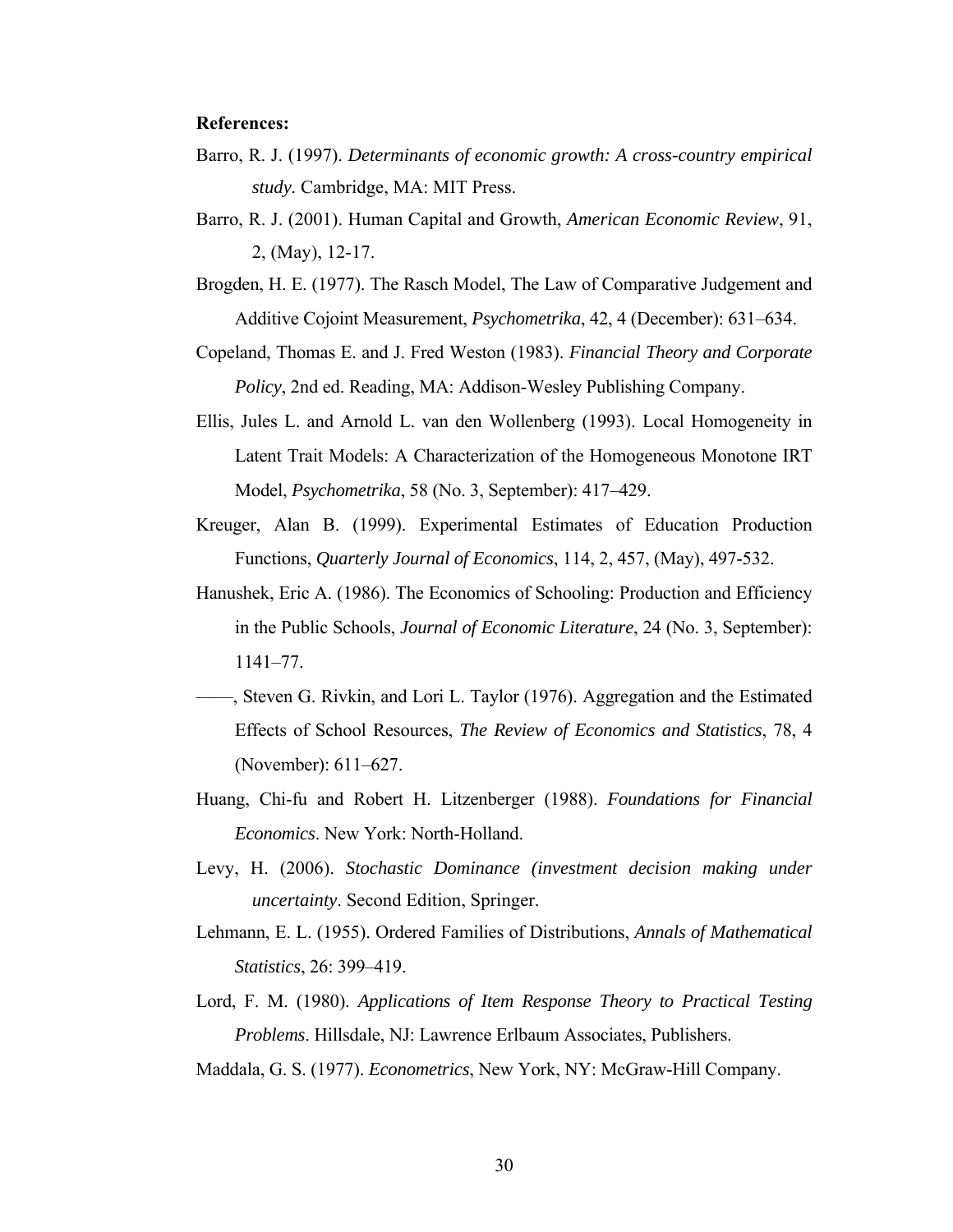- Rasch, G. (1966). An Individualistic Approach to Item Analysis. In P. F. Lazarsfeld and N. W. Henry (eds.), *Readings in Mathematical Social Science*, Chicago: Science Research Associates.
- Rubin, D. B., E. A. Stuart and E. L. Zanutto (2004). A potential outcomes view of value-added assessment in education, *Journal of Educational and Behavioral Statistics,* 29, 103-116.
- Saposnik, R. (1981). Rank Dominance in Income Distribution, *Public Choice*, 36: 147–151.
- Schechtman, E. and S. Yitzhaki (2006). Ranking groups' abilities is it always reliable? Mimeo

http://papers.ssrn.com/sol3/papers.cfm?abstract\_id=938529

- Schechtman, E.; A. Shelef; S. Yitzhaki and R. Zitikis (2008). Testing hypothesis about absolute concentration curve and marginal conditional stochastic dominance, *Econometric Theory*, 24,. 4. Forthcoming.
- Spencer, Bruce D. (1983a). On Interpreting Test Scores as Social Indicators: Statistical Considerations, *Journal of Educational Measurement*, 20, 4 (Winter): 317–333.
- −−− (1983b). Test Scores as Social Statistics: Comparing Distributions, *Journal of Educational Statistics*, 8: 249–269.
- Terwilliger, J. and M. Schield (2004). Frequency of Simpson's Paradox in NAEP Data, AERA 2004, 4/9/2004, mimeo.
- Wainer, H. (1986a). Minority contributions to the SAT score turnaround: an example of Simpson's Paradox, *Journal of Educational Statistics*, 11, 229- 244.
- Wainer, H. (1986b). The SAT as a social indicator: a pretty bad idea, in Wainer, H. (ed.) *Drawing Inference from Self-Selected Samples*, Springer-Verlag:
- Wainer, H. (1994). On the academic performance of New Jersey's public school children: fourth and eighth grade Mathematics in 1992, *Education Policy Analysis Archives*, 2, 10, <http://epaa.asu.edu/epaa/v2n10.html>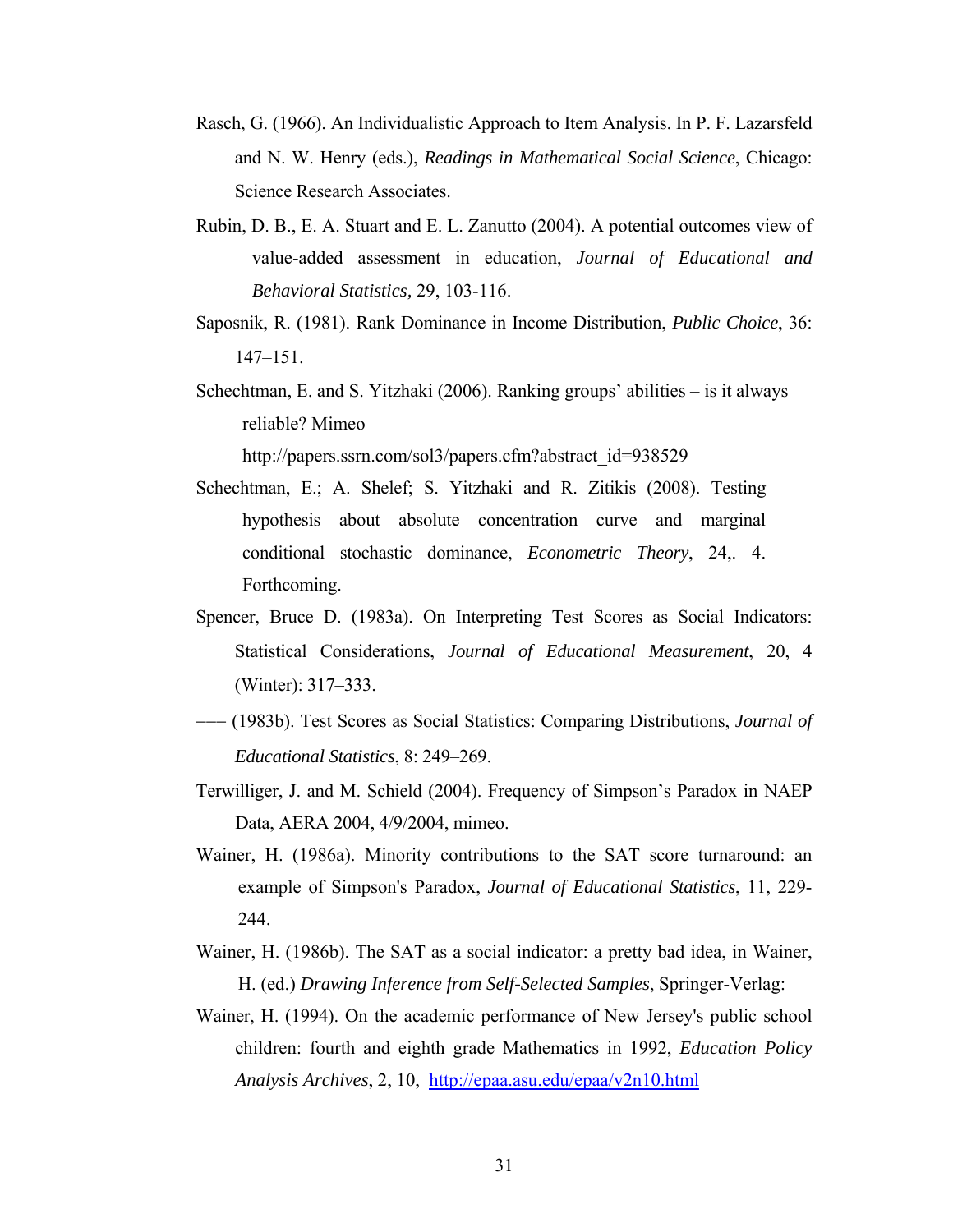- Wainer, H. and L. M. Brown (2004). Two statistical paradoxes in the interpretation of group differences: Illustrated with medical school admission and licensing data, *The American Statistician*, 58, 2, (May), 117- 123.
- Wainer, H. & Brown, L. (2007). Three statistical paradoxes in the interpretation of group differences: Illustrated with medical school admission and licensing data. Ch. 26, pp 893-918, in *Handbook of Statistics* (27), *Psychometrics* (Eds. C. R. Rao and S. Sinharay). Elsevier Science: Amsterdam.
- Yitzhaki, S. (1990). On the sensitivity of a regression coefficient to monotonic transformations, *Econometric Theory*, 6, No. 2, 165-169.
- Yitzhaki, S. and M. Eisenstaedt (2003). Groups' versus individuals' ranking. In Amiel, Yoram and John A. Bishop (eds.) *Fiscal Policy, Inequality, and Welfare, Research on Economic Inequality*, 10, Amsterdam: JAI, 101-123.
- Yitzhaki, S. and E. Schechtman (2004). The Gini Instrumental Variable, or the "double instrumental variable" estimator, *Metron*,, LXII, 3, 287-313.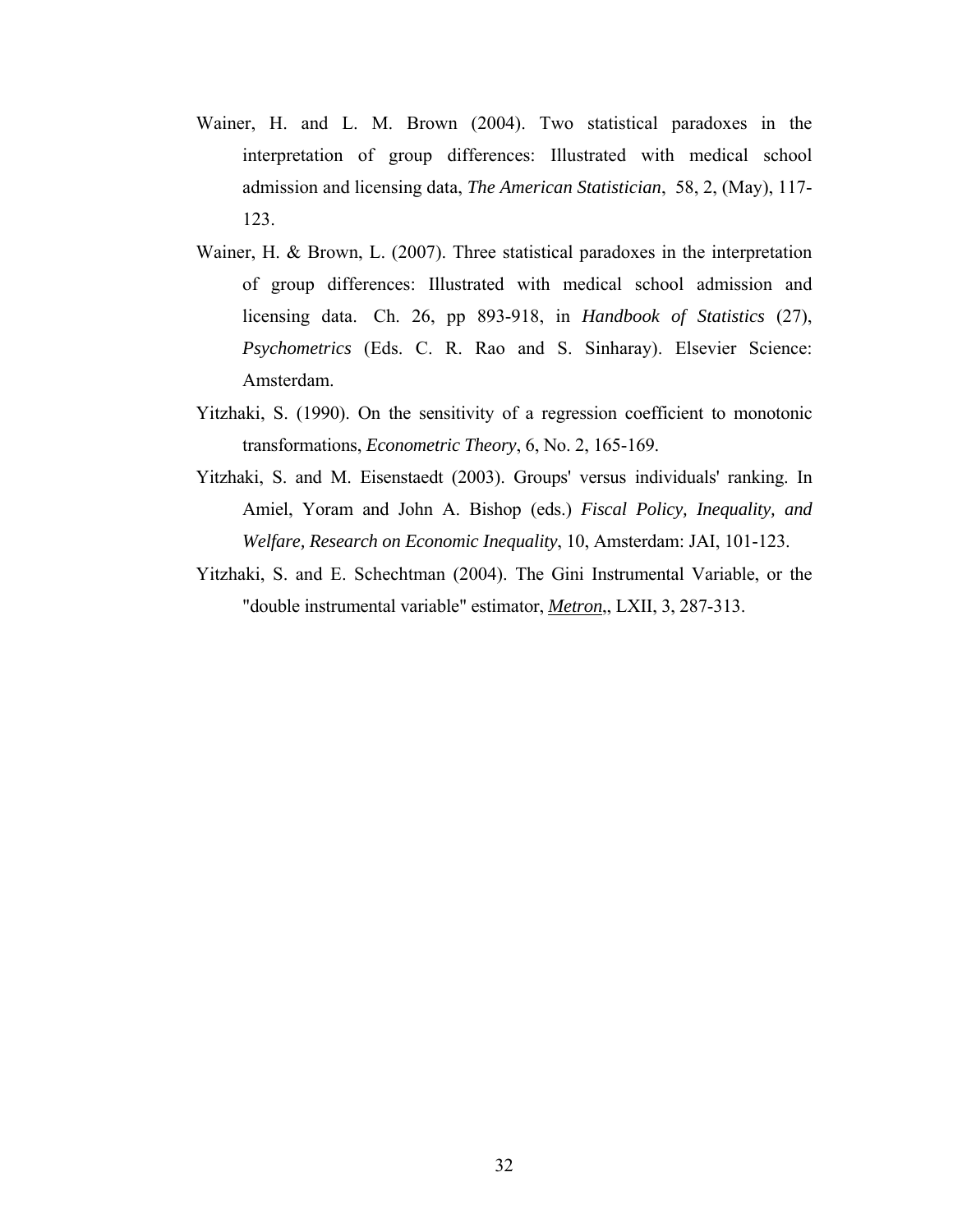# **Appendix A:**

The mathematics assessment framework for TIMSS 2003 is framed by two organizing dimensions, a content dimension and a cognitive dimension.

The mathematics content domains:

# **Number**

The number content domain includes understanding of counting and numbers, ways of representing numbers, relationships among numbers, and number systems.

The number content domain consists of understandings and skills related to:

- 1. whole numbers
- 2. fractions and decimals
- 3. integers
- 4. ratio, proportion, and percent

# **Algebra**

The algebra content domain includes patterns and relationships among quantities, using algebraic symbols to represent mathematical situations, and developing fluency in producing equivalent expressions and solving linear equations.

This domain include:

- 1. patterns
- 2. algebraic expressions
- 3. equations and formulas
- 4. relationships

# **Measurement**

Measurement involves assigning a numerical value to an attribute of an object. The focus of this content domain is on understanding measurable attributes and demonstrating familiarity with the units and processes used in measuring various attributes.

The measurement content domain is comprised of the following two main topic areas:

- 1. attributes and units
- 2. tools, techniques, and formula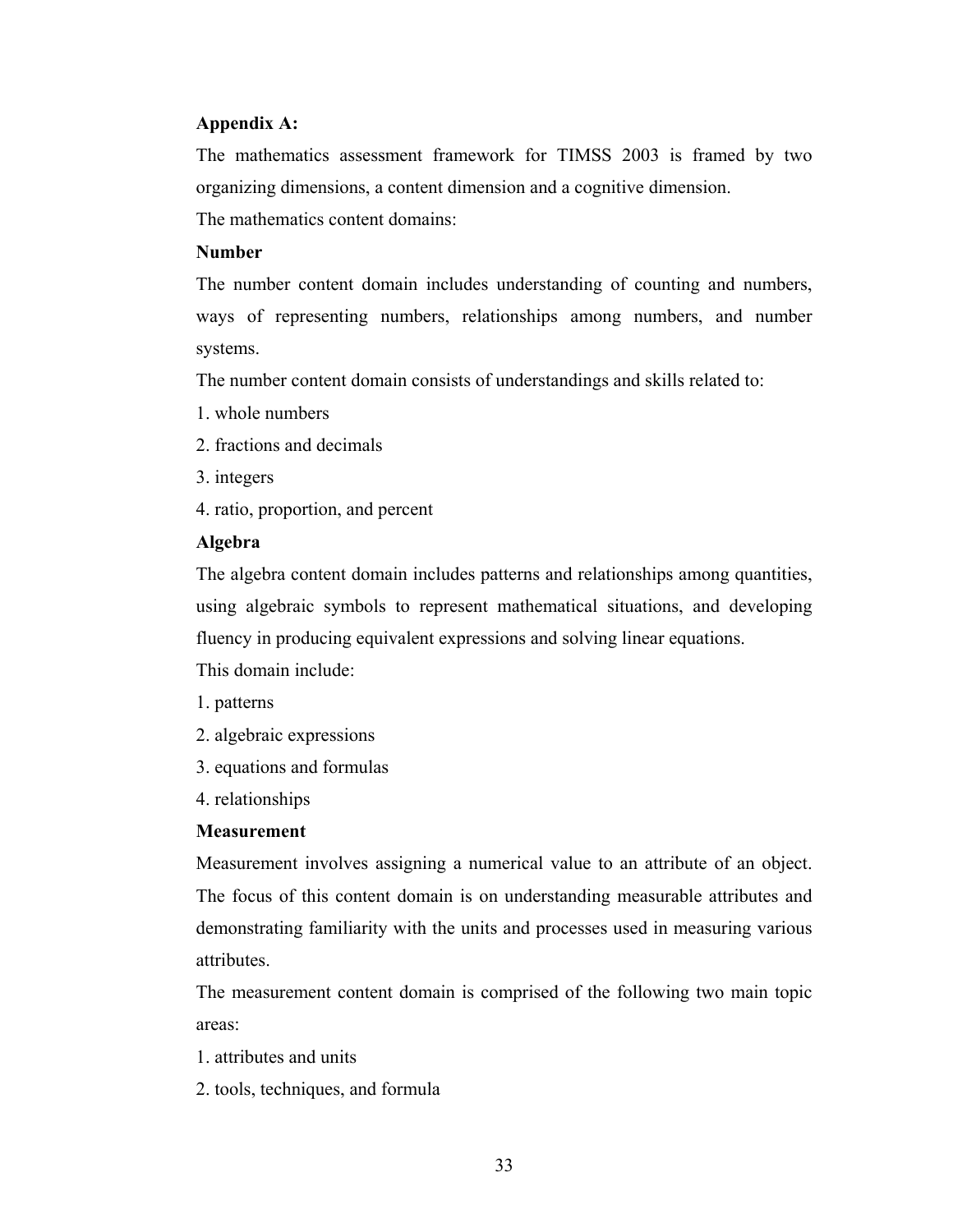# **Geometry**

The geometry content area includes understanding coordinate representations and using spatial visualization skills to move between two- and three-dimensional shapes and their representations. Students should be able to use symmetry and apply transformation to analyze mathematical situations.

The major topic areas in geometry are:

- 1. lines and angles
- 2. two- and three-dimensional shapes
- 3. congruence and similarity
- 4. locations and spatial relationships
- 5. symmetry and transformations.

# **Data**

The data content domain includes understanding how to collect data, organize data that have been collected by oneself or others, and display data in graphs and charts that will be useful in answering questions that prompted the data collection. This content domain includes understanding issues related to misinterpretation of data (e.g., about recycling, conservation, or manufacturers' claims).

The data content domain consists of the following four major topic areas:

- 1. data collection and organization
- 2. data representation
- 3. data interpretation
- 4. uncertainty and probability.

The mathematics cognitive domains:

## **Knowing Facts and Procedures**

Facts encompass the factual knowledge that provides the basic language of mathematics, and the essential mathematical facts and properties that form the foundation for mathematical thought.

Procedures form a bridge between more basic knowledge and the use of mathematics for solving routine problems, especially those encountered by many people in their daily lives.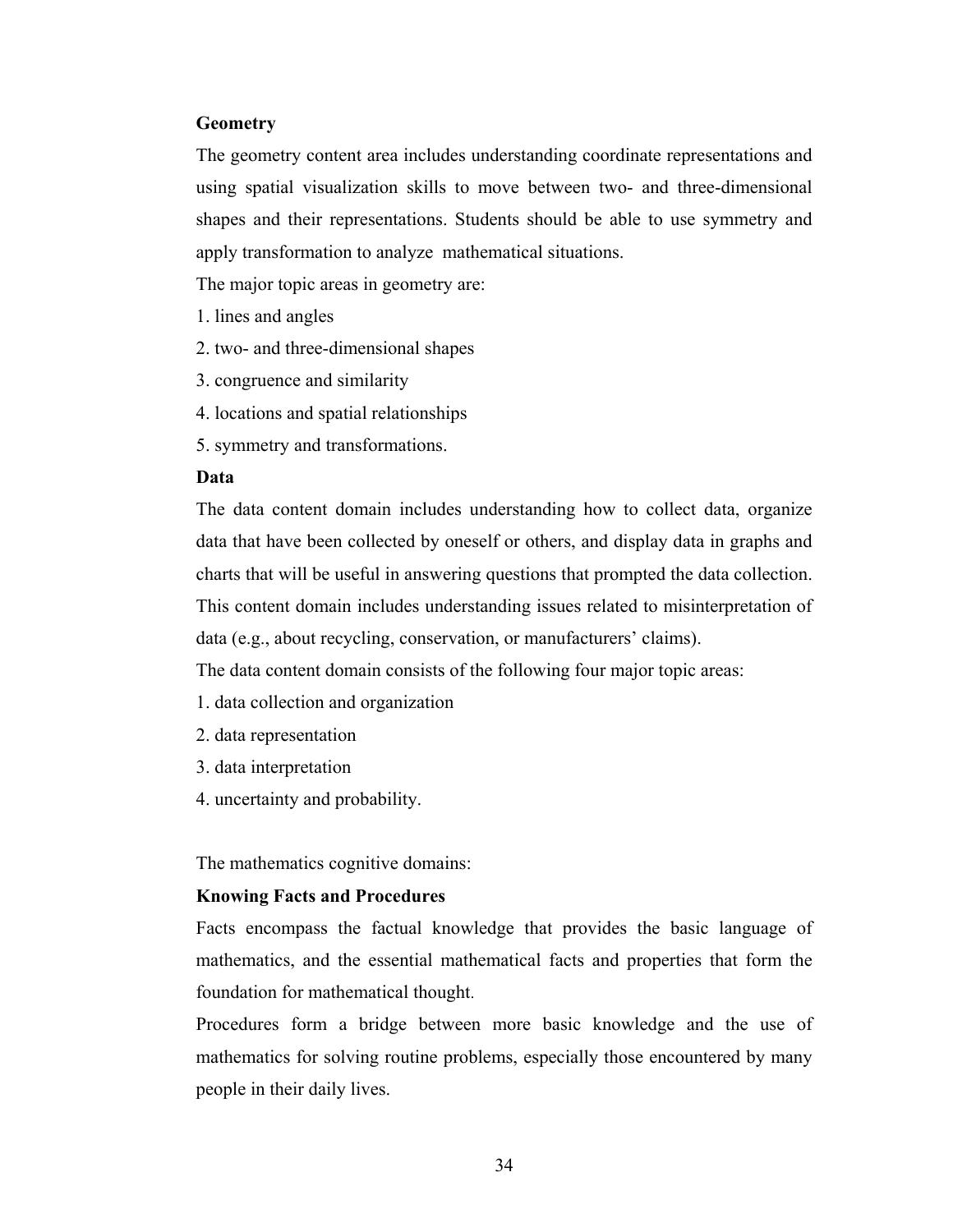## **Using Concepts**

Familiarity with mathematical *concepts* is essential for the effective use of mathematics for problem solving, for reasoning, and thus for developing mathematical understanding.

Knowledge of concepts enables students to make connections between elements of knowledge that, at best, would otherwise be retained

as isolated facts. It allows them to make extensions beyond their existing knowledge, judge the validity of mathematical statements and methods, and create mathematical representations.

Representation of ideas forms the core of mathematical thinking and communication, and the ability to create equivalent representations is fundamental to success in the subject.

#### **Solving Routine Problems**

The routine problems will have been standard in classroom exercises designed to provide practice in particular methods or techniques. Some of these problems will have been in words that set the problem situation in a quasi-real context. Solution of other such "textbook" type problems will involve extended knowledge of mathematical properties (e.g., solving equations). Though they range in difficulty, each of these types of "textbook" problems is expected to be sufficiently familiar to students that they will essentially involve selecting and applying learned procedures.

# **Reasoning**

Reasoning mathematically involves the capacity for logical, systematic thinking. It includes intuitive and inductive reasoning based on patterns and regularities that can be used to arrive at solutions to non-routine problems. Non-routine problems are problems that are very likely to be unfamiliar to students. They make cognitive demands over and above those needed for solution of routine problems, even when the knowledge and skills required for their solution have been learned. The data contained in the site which we analyze include students' performance in the content domain and also in mathematics overall.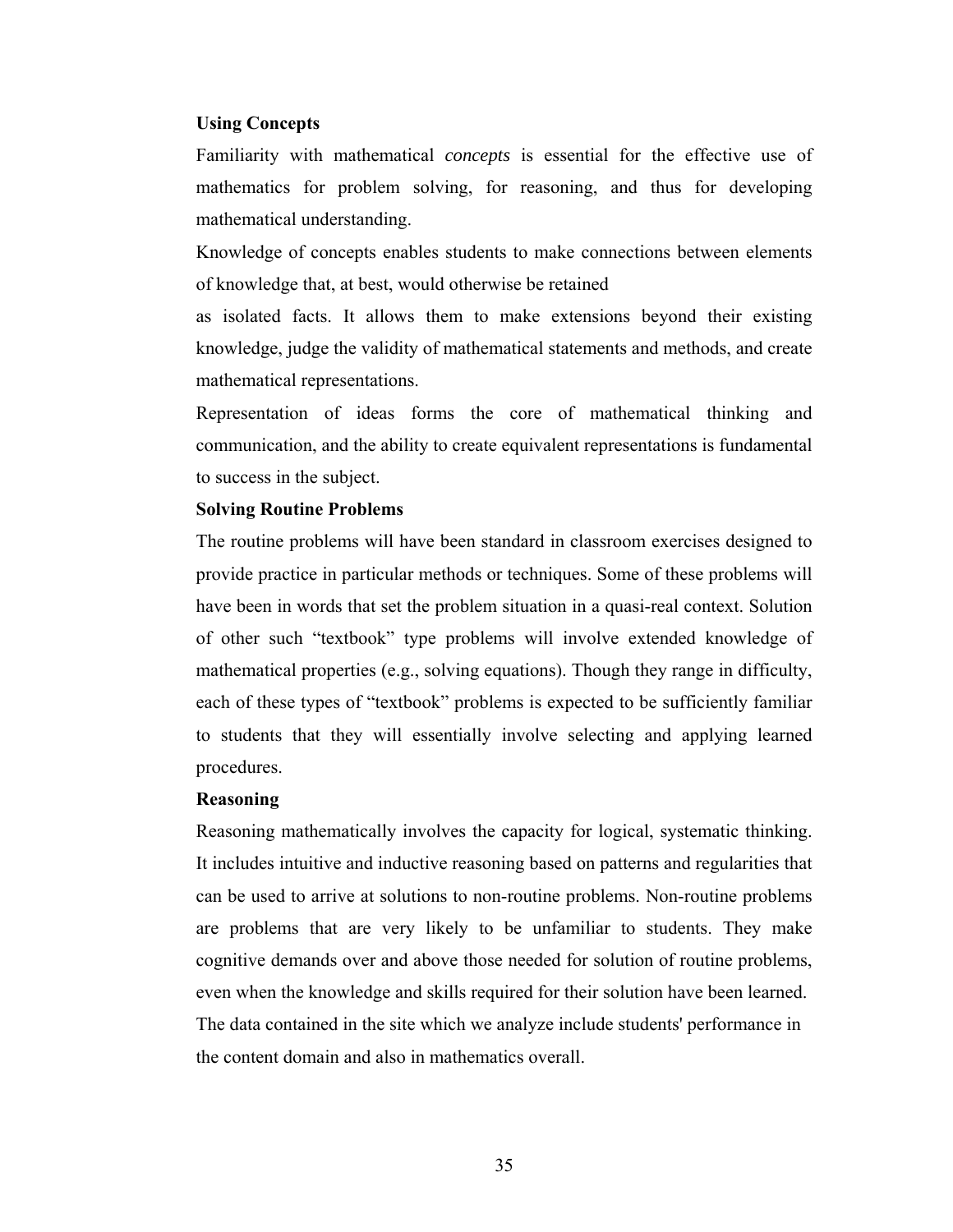# **Appendix B:**

The list of all comparisons performed is presented in the following Table:

# Domain Countries No. of observations Average grades Possible to change? p-value for KS Statistic Math overall (Romania, Australia) (4104,4791) (480.1,497.6) no <0.001 Math overall (Romania, Bulgaria) (4104,4117) (480.1,483.5) yes 0.015 Math overall (Romania, Israel) (4104,4318) (480.1,495.1) no <0.001 Math overall (Australia, Bulgaria) (4791,4117) (497.6,483.5) yes <0.001 Math overall (Australia, Israel) (4791,4318) (497.6,495.1) yes 0.022 Math overall (Bulgaria, Israel)  $|(4117,4318) | (483.5,495.1) | yes | < 0.001$ Math overall (Romania, USA)  $|(4104,8912)| (480.1,504.1) |$  no  $| \le 0.001$ Math overall  $(Australia, USA)$   $(4791,8912)$   $(497.6,504.1)$  yes  $\leq 0.001$ Math overall (Bulgaria, USA) (4117,8912) (483.5,504.1) yes <0.001 Math overall (Israel, USA)  $|(4318,8912) | (495.1,504.1) |$  yes  $| \le 0.001$ Algebra (Romania, Australia) (4104,4791) (484.9,491.4) yes <0.001 Algebra (Romania, Bulgaria) (4104,4117) (484.9,486.3) yes <0.001 Algebra (Romania, Israel) (4104,4318) (484.9,497.1) yes <0.001 Algebra (Australia, Bulgaria) (4791,4117) (491.4,486.3) yes <0.001 Algebra (Australia, Israel) (4791,4318) (491.4,497.1) yes <0.001 Algebra (Bulgaria, Israel) (4117,4318) (486.3,497.1) no <0.001 Algebra (Romania, USA) (4104,8912) (484.9,509.9) yes <0.001 Algebra (Australia, USA) (4791,8912) (491.4,509.9) yes <0.001 Algebra (Bulgaria, USA) (4117,8912) (486.3,509.9) no <0.001 Algebra (Israel, USA) (4318,8912) (497.1,509.9) yes <0.001 Number (Romania, Australia) (4104,4791) (479.1,490.9) no <0.001 Number (Romania, Bulgaria) (4104,4117) (479.1,483.8) yes 0.01 Number (Romania, Israel) (4104,4318) (479.1,503.0) no <0.001 Number (Australia, Bulgaria) (4791,4117) (490.9,483.8) yes <0.001

# **Results of Comparisons According to Exam and Country**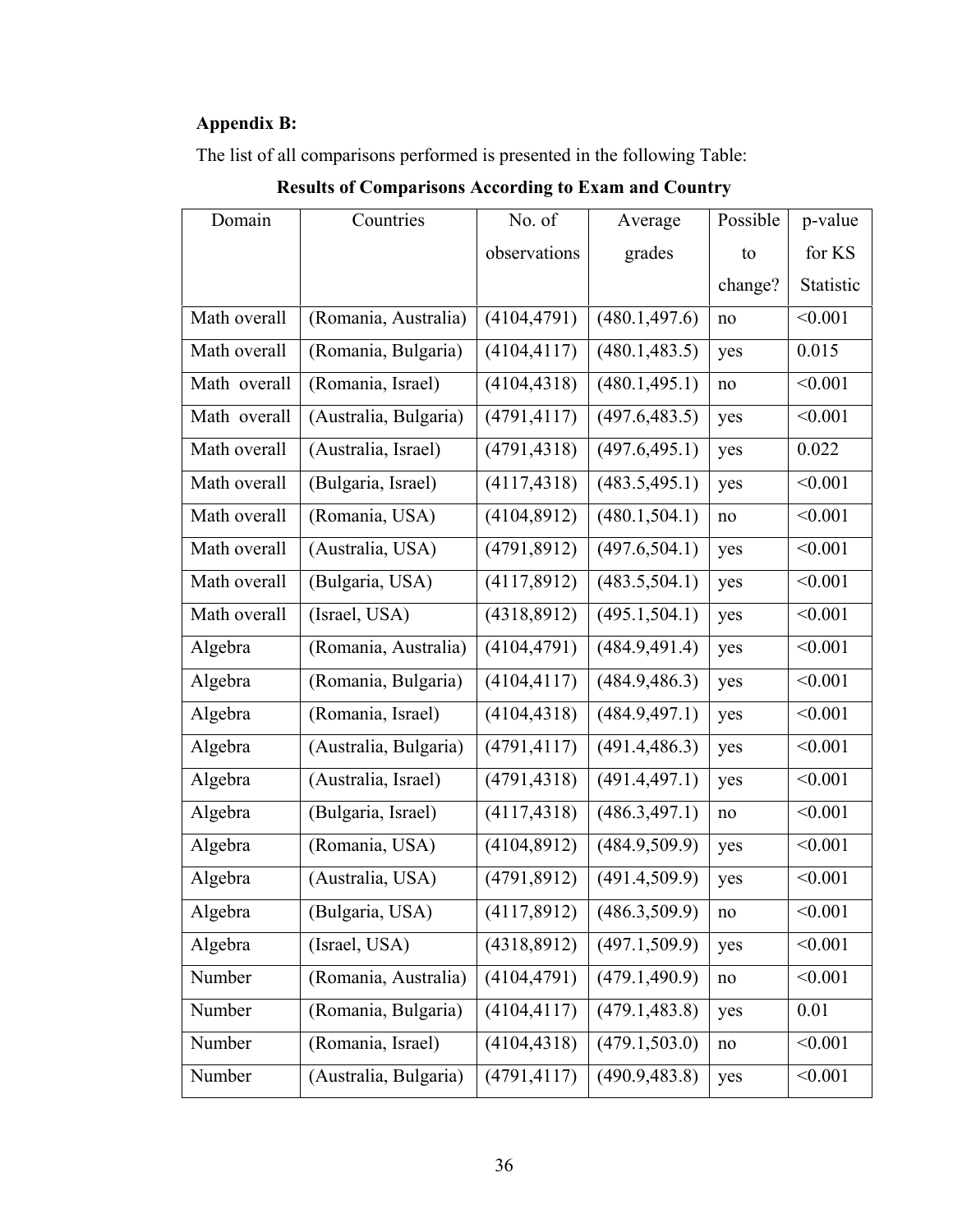| Domain      | Countries             | No. of       | Average        | Possible | p-value   |
|-------------|-----------------------|--------------|----------------|----------|-----------|
|             |                       | observations | grades         | to       | for KS    |
|             |                       |              |                | change?  | Statistic |
| Number      | (Australia, Israel)   | (4791, 4318) | (490.9, 503.0) | yes      | < 0.001   |
| Number      | (Bulgaria, Israel)    | (4117, 4318) | (483.8, 503.0) | yes      | < 0.001   |
| Number      | (Romania, USA)        | (4104, 8912) | (479.1, 507.3) | no       | < 0.001   |
| Number      | (Australia, USA)      | (4791, 8912) | (490.9, 507.3) | yes      | < 0.001   |
| Number      | (Bulgaria, USA)       | (4117,8912)  | (483.8, 507.3) | yes      | < 0.001   |
| Number      | (Israel, USA)         | (4318,8912)  | (503.0, 507.3) | yes      | 0.0547    |
| Geometry    | (Romania, Australia)  | (4104, 4791) | (480.0, 482.9) | yes      | < 0.001   |
| Geometry    | (Romania, Bulgaria)   | (4104, 4117) | (480.0, 491.4) | no       | < 0.001   |
| Geometry    | (Romania, Israel)     | (4104, 4318) | (480.0, 486.9) | no       | < 0.001   |
| Geometry    | (Australia, Bulgaria) | (4791, 4117) | (482.9, 491.4) | yes      | < 0.001   |
| Geometry    | (Australia, Israel)   | (4791, 4318) | (482.9, 486.9) | yes      | < 0.001   |
| Geometry    | (Bulgaria, Israel)    | (4117, 4318) | (491.4, 486.9) | yes      | 0.0718    |
| Geometry    | (Romania, USA)        | (4104, 8912) | (480.0, 472.0) | yes      | < 0.001   |
| Geometry    | (Australia, USA)      | (4791, 8912) | (482.9, 472.0) | yes      | < 0.001   |
| Geometry    | (Bulgaria, USA)       | (4117,8912)  | (491.4, 472.0) | yes      | < 0.001   |
| Geometry    | (Israel, USA)         | (4318,8912)  | (486.9, 472.0) | yes      | < 0.001   |
| Data        | (Romania, Australia)  | (4104, 4791) | (450.4, 527.2) | no       | < 0.001   |
| Data        | (Romania, Bulgaria)   | (4104, 4117) | (450.4, 465.4) | no       | < 0.001   |
| Data        | (Romania, Israel)     | (4104, 4318) | (450.4, 490.0) | no       | < 0.001   |
| Data        | (Australia, Bulgaria) | (4791, 4117) | (527.2, 465.4) | no       | < 0.001   |
| Data        | (Australia, Israel)   | (4791, 4318) | (527.2, 490.0) | yes      | < 0.001   |
| Data        | (Bulgaria, Israel)    | (4117, 4318) | (465.4, 490.0) | no       | < 0.001   |
| Data        | (Romania, USA)        | (4104,8912)  | (450.4, 526.4) | no       | < 0.001   |
| Data        | (Australia, USA)      | (4791,8912)  | (527.2, 526.4) | yes      | 0.0389    |
| Data        | (Bulgaria, USA)       | (4117,8912)  | (465.4, 526.4) | no       | < 0.001   |
| Data        | (Israel, USA)         | (4318,8912)  | (490.0, 526.4) | yes      | < 0.001   |
| Measurement | (Romania, Australia)  | (4104, 4791) | (488.8, 503.6) | no       | < 0.001   |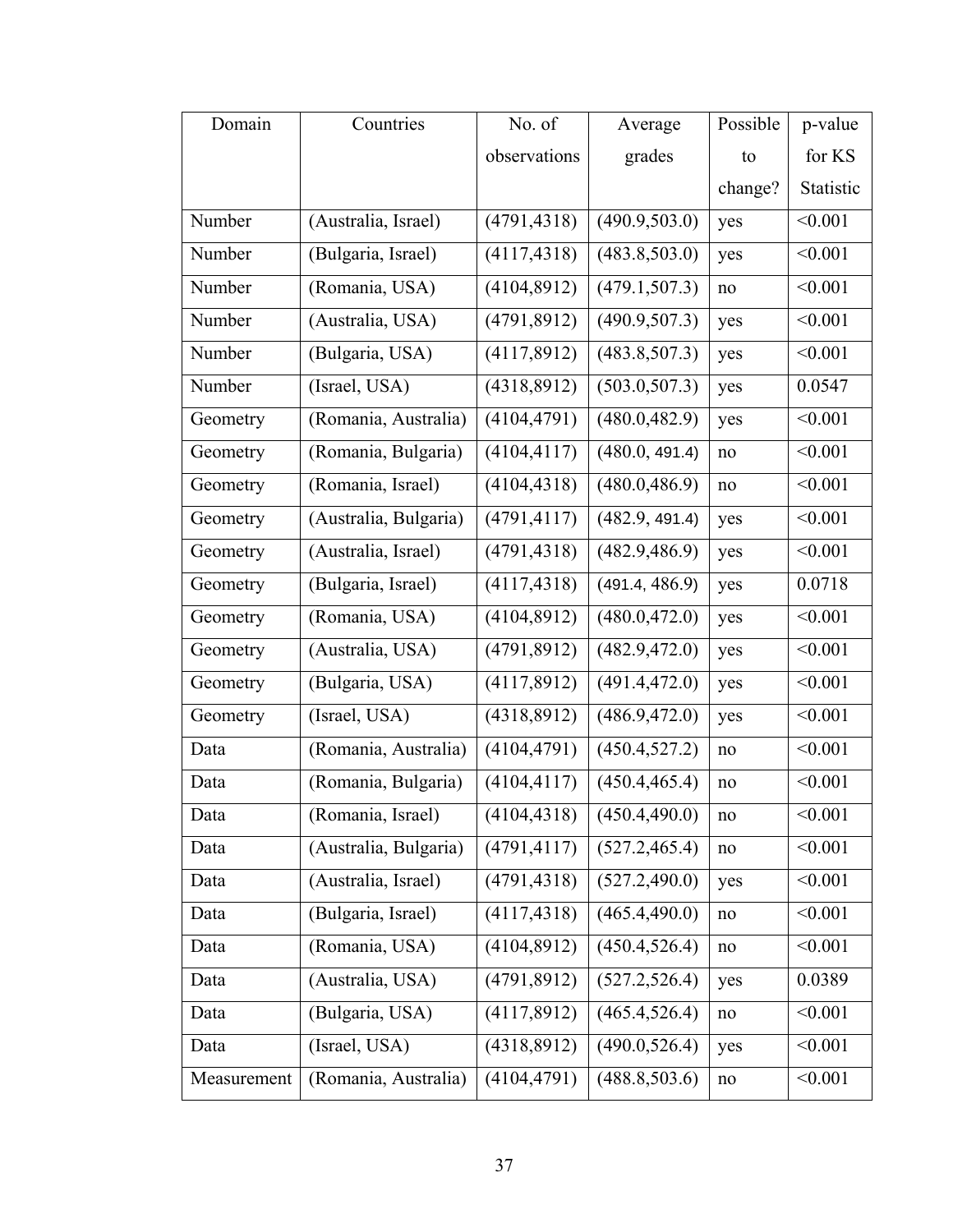| Domain      | Countries             | No. of       | Average        | Possible | p-value          |
|-------------|-----------------------|--------------|----------------|----------|------------------|
|             |                       | observations | grades         | to       | for KS           |
|             |                       |              |                | change?  | <b>Statistic</b> |
| Measurement | (Romania, Bulgaria)   | (4104, 4117) | (488.8, 478.1) | yes      | < 0.001          |
| Measurement | (Romania, Israel)     | (4104, 4318) | (488.8, 480.5) | yes      | < 0.001          |
| Measurement | (Australia, Bulgaria) | (4791, 4117) | (503.6, 478.1) | yes      | < 0.001          |
| Measurement | (Australia, Israel)   | (4791, 4318) | (503.6, 480.5) | no       | < 0.001          |
| Measurement | (Bulgaria, Israel)    | (4117, 4318) | (478.1, 480.5) | yes      | < 0.001          |
| Measurement | (Romania, USA)        | (4104,8912)  | (488.8, 495.0) | yes      | < 0.001          |
| Measurement | (Australia, USA)      | (4791, 8912) | (503.6, 495.0) | yes      | < 0.001          |
| Measurement | (Bulgaria, USA)       | (4117,8912)  | (478.1, 495.0) | yes      | < 0.001          |
| Measurement | (Israel, USA)         | (4318,8912)  | (480.5, 495.0) | yes      | < 0.001          |

It can be seen from the Table that even if the difference in average grades is relatively large it may still be possible to find an alternative test that will change the ranking of average grades. For example, although the difference between Australia and Israel in Data is relatively large (527 vs. 490) it is still possible to reverse the ranking of average grades. On the other hand, although the difference between Romania and Australia (479 and 490 respectively) in Number is relatively small, it is impossible to find an alternative test that will reverse the ranking.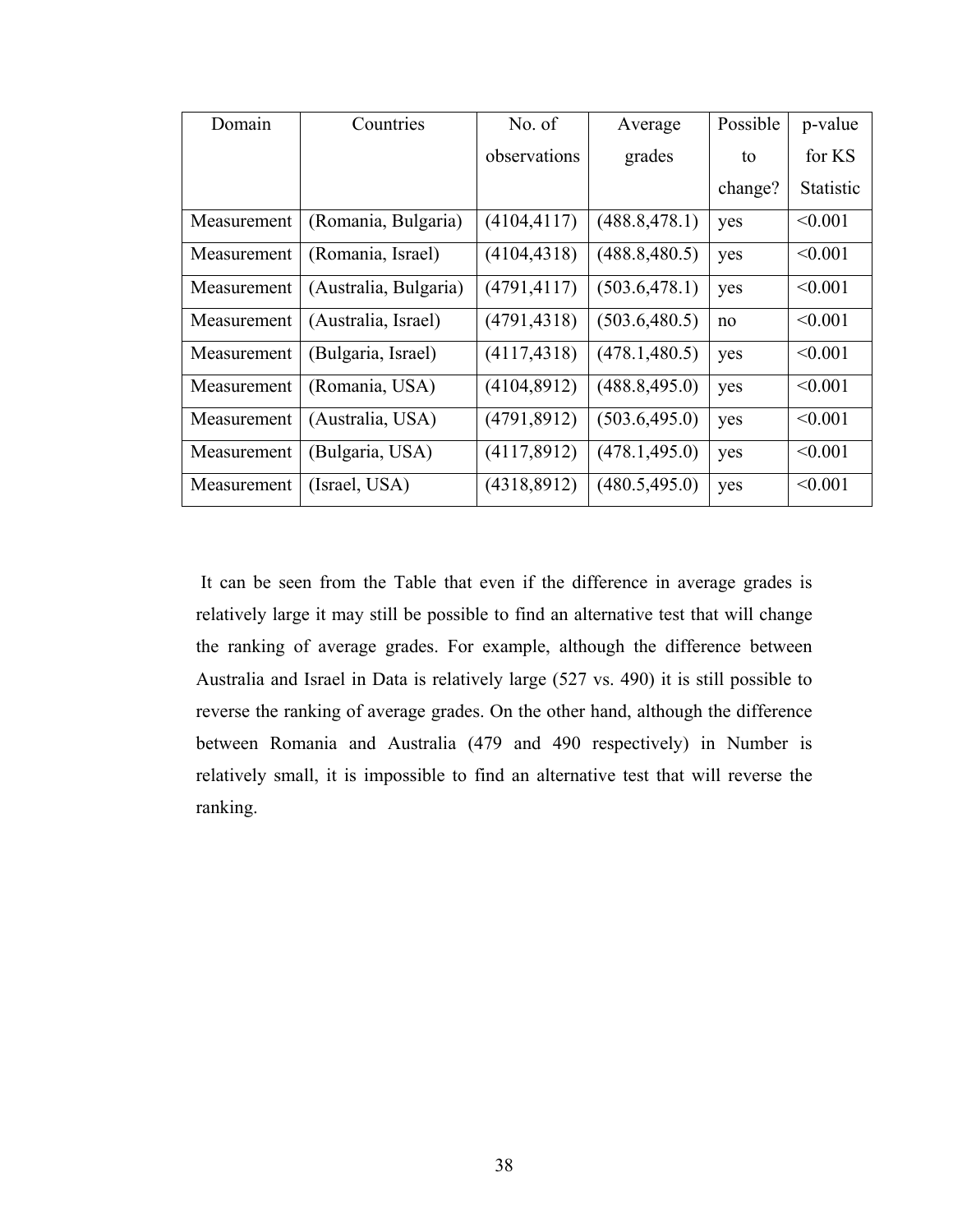**תקציר**

השוואות של ממוצעי הציונים שהשיגו תלמידים בתחומים של מתמטיקה מהוות היום בסיס להשוואה בין מדינות ולמקור גאווה או זעקות על כשלון מערכתי של מערכות חינוך ותופסות כותרות בעמודים הראשיים של עיתונים. מטרתם של מבחנים אלו היא לאתר את הידע "הממוצע" שיש לנבחנים. ידע, בשונה ממשתנה מדיד כגון גובה, אינו נצפה ישירות ועל המודד לנסח מבחן עם שאלות בדרגות קושי שונות שמאפשר לראות את המידה בה ידעו הנבחנים לענות על השאלות. הבדל זה בין מדידת גובה ומדידת ידע גורר שבעוד שהחוקרים מתייחסים לשני התחומים בצורה זהה הרי שהידע הממוצע, בניגוד לגובה ממוצע, תלוי במבנה השאלון ובהתפלגות הקושי של השאלות בשאלון. בעבודה זו אנו מציעים שיטה לבחון את אפשרות הקיום של מבחן אחר, שגם הוא מודד ידע, ושתוצאתו תגרום להיפוך של הסדר של ממוצעי הציונים בין התלמידים במדינות השונות. כלומר, המדינה שקיבלה במבחן הרשמי את הציון הממוצע הגבוה יותר תקבל במבחן האלטרנטיבי ציון שאינו הגבוה ביותר.

 השיטה המוצעת הודגמה על נתוני מבחן בינלאומי שנקרא TIMSS. בעבודה זו השווינו את תוצאות המבחנים של תלמידים מחמש מדינות: אוסטרליה, ארצות הברית, בולגריה, ישראל ורומניה, כאשר בכל מדינה קיימות תוצאות של שישה מבחנים בתחומי המתמטיקה השונים. מתוך 60 ההשוואות האפשריות מצאנו שבארבעים ואחד מקרים, ניתן היה למצוא מבחן אחר שהיה משנה את הסדר של המדינות. המסקנה המתבקשת היא שבהשוואת ממוצעי ציונים יש לבדוק את מידת העמידות של הממצאים בהתאם לשיטה המוצעת במאמר.

#### **מילות מפתח: יכולת, מדידה, TIMSS**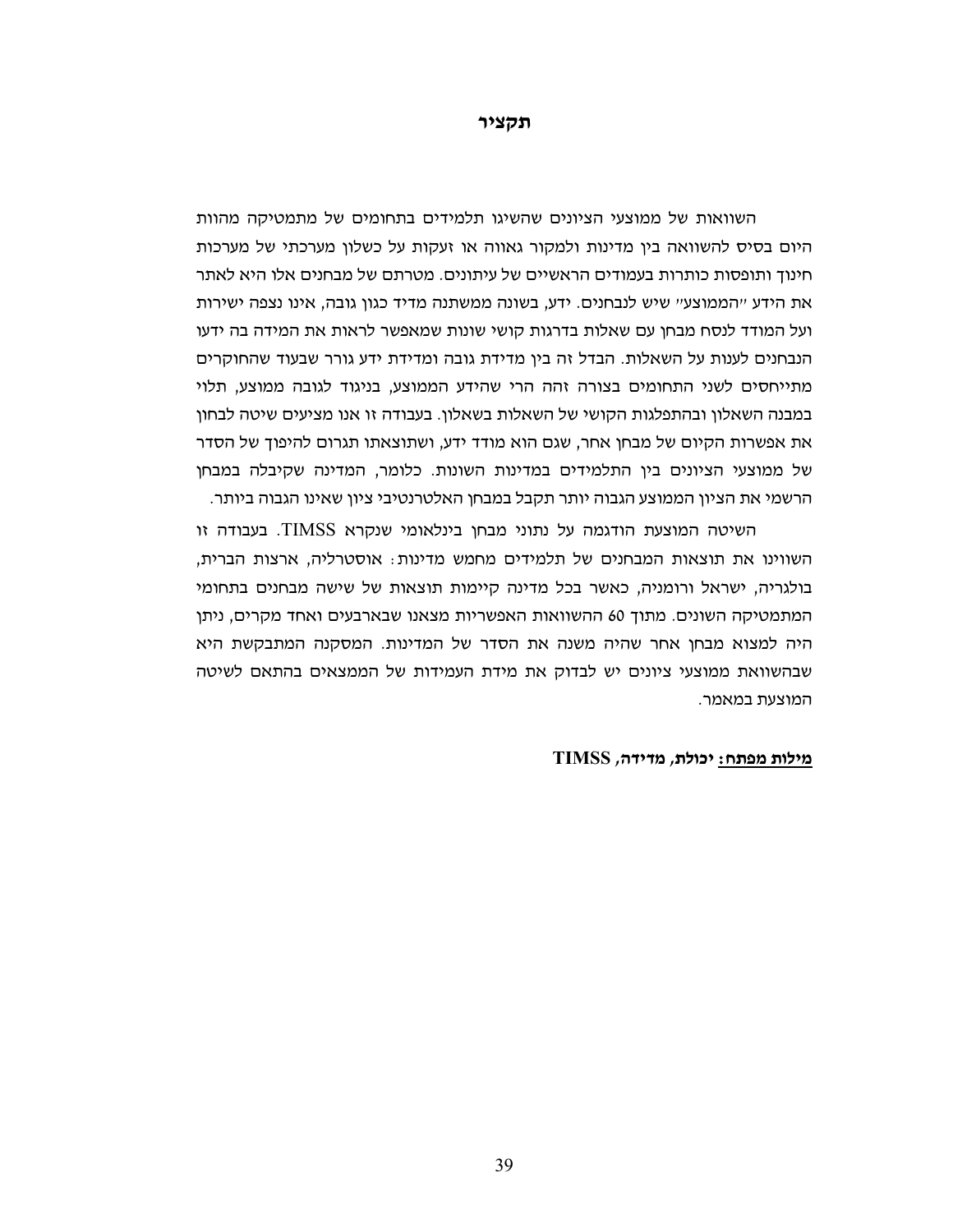**הוצאת הלשכה המרכזית לסטטיסטיקה, רח' כנפי נשרים ,66 פינת רח' בקי, ת"ד ,34525 ירושלים 91342 טל': 6592666-02; פקס: 6521340-02 אתר הלמ"ס באינטרנט: il.gov.cbs.www info@cbs.gov.il :אלקטרוני דואר**

**הלשכה המרכזית לסטטיסטיקה (הלמ"ס) מעודדת מחקר המבוסס על נתוני הלמ"ס. פרסומי תוצאות מחקרים אלו אינם פרסומים רשמיים של הלמ"ס, והם לא עברו את הביקורת שעוברים פרסומים רשמיים של הלמ"ס. הדעות והמסקנות המתבטאות בפרסומים אלו, כולל בפרסום זה, הן של המחברים עצמם ואינן משקפות בהכרח את הדעות והמסקנות של הלמ"<sup>ס</sup> פרסום . מחדש של העבודה, כולה או מקצתה טעון אישור מוקדם של המחברים . ,**

רחוב כנפי נשרים 66 פינת רחוב בקי, גבעת שאול, ת"ד 13015, ירושלים 95464 טלפון: 05-6592666, פקס' 02-6521340  **[www.cbs.gov.il](http://www.cbs.gov.il/) :האתר כתובת info@cbs.gov.il :אלקטרוני דואר**